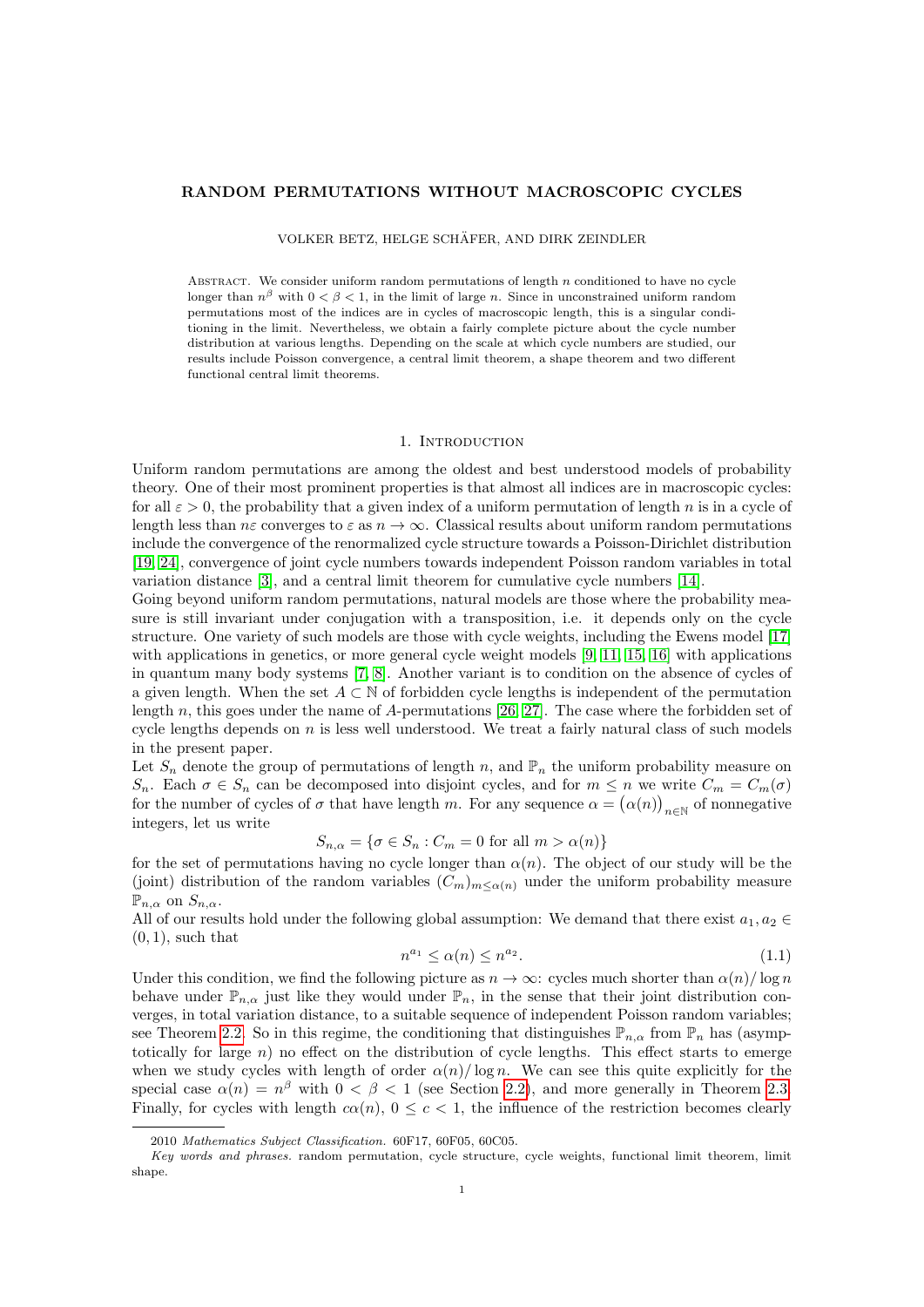visible; for instance, if  $\alpha(n) = o(\sqrt{n})$ , the number of cycles of length  $c\alpha(n)$  is tending to infinity for c sufficiently close to 1 and a central limit theorem holds, see Theorem [2.4.](#page-3-1) This behaviour is new and cannot be observed for classical random permutations.

A further striking difference between  $\mathbb{P}_n$  and  $\mathbb{P}_{n,\alpha}$  is that under the latter, asymptotically almost all cycles have size of order  $\alpha(n)$ . We make this precise in Theorem [2.5](#page-3-2) where we find the relevant limit shape for the cumulative cycle numbers on this scale. Moreover, we find in Theorem [2.6](#page-4-0) that the fluctuations around that limit shape satisfy a functional central limit theorem. Interestingly, the correct limiting process is Brownian bridge, and not the more usual Brownian motion that appears e.g. for unrestricted permutations at a suitable scaling, see [\[14\]](#page-18-3) and equation [\(2.13\)](#page-4-1).

The proofs of our results are based on the saddle point method of asymptotic analysis. In particular, we benefit from the precise estimates given by Manstavicius and Petuchovas [\[21\]](#page-18-13) for the probability that an unconstrained permutation has no long cycles. While it is clear that such results must be useful for our purposes, it is surprising that they, and extensions of the methods by which they are proved, provide such a complete picture of the situation.

Let us give an outline of the paper. In Section [2,](#page-1-1) we state and discuss our results. Section [3](#page-5-0) introduces the relevant saddle point method in our context and presents a general asymptotic equality which is at the base of almost all proofs of our main results. Section [4](#page-8-0) then contains those proofs.

# 2. MAIN RESULTS

<span id="page-1-1"></span>2.1. Notation and standing assumptions. Let us recall that we require [\(1.1\)](#page-0-0) for all of our results. Recall  $S_n$ ,  $S_{n,\alpha}$ ,  $\mathbb{P}_n$  and  $\mathbb{P}_{n,\alpha}$  from the introduction, and write  $\mathbb{E}_n$  and  $\mathbb{E}_{n,\alpha}$  for the expectations with respect to  $\mathbb{P}_n$  and  $\mathbb{P}_{n,\alpha}$ , respectively. Recall also that  $C_m = C_m(\sigma)$  denotes the number of cycles of length m in the cycle decomposition of a permutation  $\sigma$ . The index m will often depend on n and  $\alpha(n)$ , but we sometimes omit this dependence when it is clear from the context.

When two sequences  $(a_n)$  and  $(b_n)$  are asymptotically equivalent, i.e. if  $\lim_{n\to\infty} a_n/b_n = 1$ , we write  $a_n \sim b_n$ . We also use the usual  $\mathcal O$  and  $o$  notation, i.e.  $f(n) = \mathcal O(g(n))$  means that there exists some constant  $c > 0$  so that  $|f(n)| \leq c|g(n)|$  for large n, while  $f(n) = o(g(n))$  means that for all  $c > 0$  there exists  $n_c \in \mathbb{N}$  so that the inequality holds for all  $n > n_c$ .

<span id="page-1-0"></span>2.2. Cycle counts. The most basic characteristics of the  $C_m$  are their expected values. Let  $x_{n,\alpha}$ be the unique positive solution of the equation

<span id="page-1-5"></span><span id="page-1-4"></span>
$$
n = \sum_{j=1}^{\alpha} x_{n,\alpha}^j,
$$
\n(2.1)

and define

$$
\mu_m(n) := \frac{x_{n,\alpha}^m}{m}.\tag{2.2}
$$

<span id="page-1-2"></span>**Proposition 2.1.** For all sequences  $m = (m(n))_{n\in\mathbb{N}}$  with  $m(n) \in \mathbb{N}$  and  $m(n) \leq \alpha(n)$ , we have

$$
\mathbb{E}_{n,\alpha(n)}[C_{m(n)}] \sim \mu_{m(n)}(n)
$$

as  $n \to \infty$ . Furthermore,

<span id="page-1-3"></span>
$$
\frac{1}{m}\log(m\mu_m) = \log x_{n,\alpha} = \frac{1}{\alpha} \left( \log \frac{n}{\alpha} + \log \log \frac{n}{\alpha} + \mathcal{O}\left(\frac{\log \log n}{\log n}\right) \right) \tag{2.3}
$$

for large n.

An example illustrates the amount of information that we can already extract from Proposition [2.1.](#page-1-2) Recall that for uniform permutations,  $\mathbb{E}_n[C_m] = \frac{1}{m}$  for all  $m \le n$  [\[2,](#page-18-14) Lemma 1.1]. We fix  $\beta \in (0, 1)$ and let  $\alpha(n) = n^{\beta}$ . Equation [\(2.3\)](#page-1-3) then reads

$$
\log(m\mu_m) = mn^{-\beta} \Big( (1-\beta) \log n + \log \log n + \log(1-\beta) + o(1) \Big).
$$

We now have the following asymptotic regimes:

(1) For  $m(n) = o(n^{\beta}/\log n)$ , we have  $\lim_{n\to\infty} \mu_{m(n)}(n)m(n) = 1$ . Thus we have

$$
\mathbb{E}_{n,\alpha(n)}[C_{m(n)}] \sim \frac{1}{m(n)} = \mathbb{E}_n[C_{m(n)}].
$$
\n(2.4)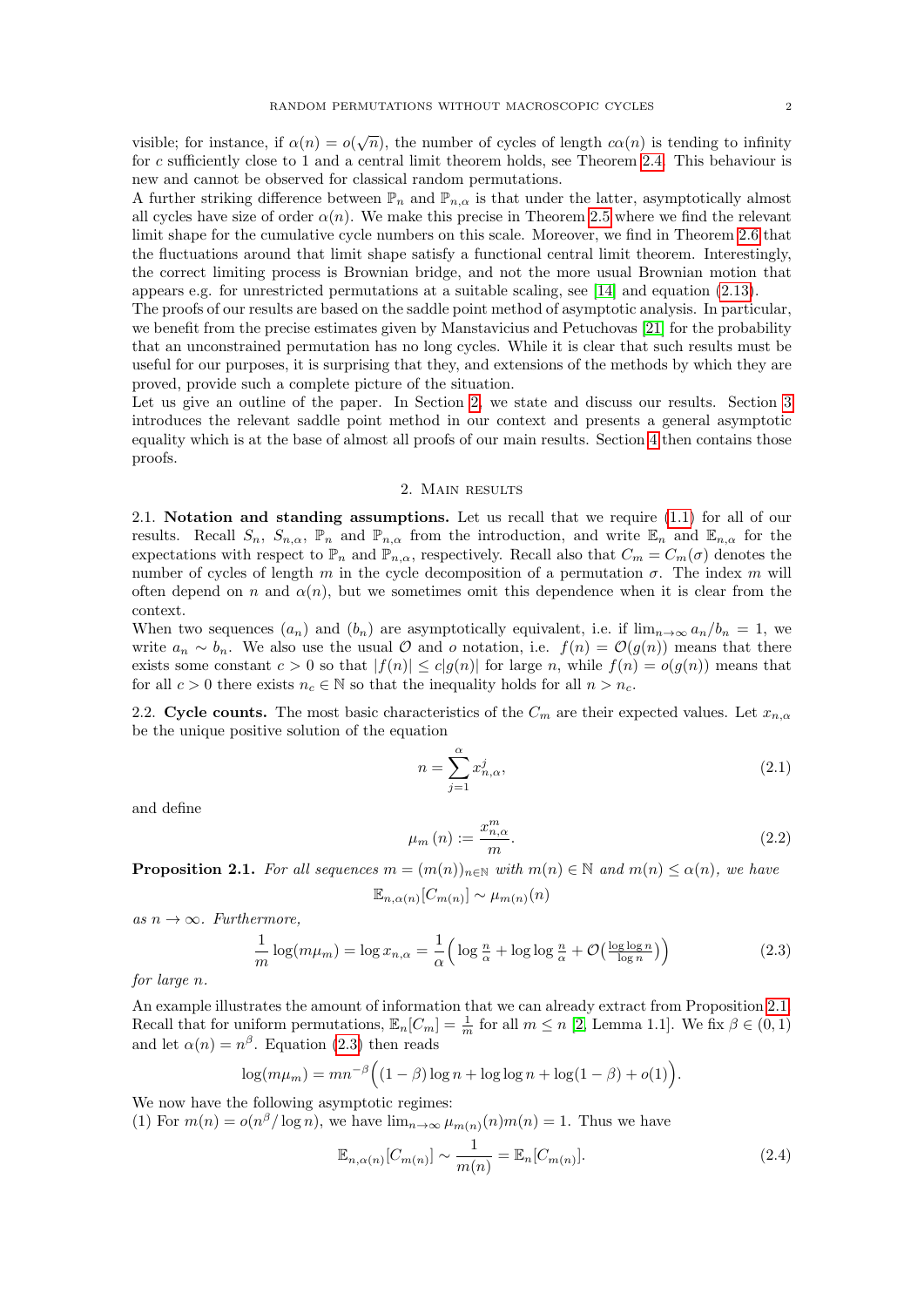In particular, the limiting behavior is independent of  $\beta$ . We call this the classical regime. (2) For  $m(n) = y n^{\beta} / \log n$  with  $y > 0$ , we get  $\lim_{n \to \infty} \mu_{m(n)}(n) m(n) = e^{y(1-\beta)}$ . Thus

$$
\mathbb{E}_{n,\alpha(n)}[C_{m(n)}] \sim \frac{e^{y(1-\beta)}}{m(n)} = e^{y(1-\beta)} \mathbb{E}_n[C_{m(n)}].
$$
\n(2.5)

So in this regime, the number of cycles converges to zero more slowly than in unconstrained permutations. We therefore see that the constraint becomes visible in this region. Explicitly, we get

$$
\mu_{m(n)}(n) \sim \frac{\log n}{yn^{\beta}} e^{y(1-\beta)}.
$$

The right-hand side above is minimal for  $y = 1/(1 - \beta)$  and then has the value  $\mu_{m(n)}(n) \sim$  $e(1-\beta)\frac{\log n}{n^{\beta}}$ . Also, we have that  $\mu_{m(n)}(n)$  is increasing as a function of y for  $y \ge 1/(1-\beta)$ . (3) The next regime occurs when we put  $m = cn^{\beta}$  for  $0 < c \leq 1$ . Then

$$
\log \mu_m = (c(1 - \beta) - \beta) \log n + c \log \log n + c \log(1 - \beta) - \log c + o(1).
$$

We see that  $\mu_m \to 0$  when  $c < \beta/(1-\beta)$ , and  $\mu_m \to \infty$  when  $c \ge \beta/(1-\beta)$ . So on this scale, the transition from finite cycle counts to infinite ones occurs. However, the case of infinite cycle counts can only occur if there exists  $c \in (0,1]$  with  $c \geq \beta/(1-\beta)$ , which means that  $\beta \leq 1/2$ . This can be explained intuitively as follows: Since the maximal cycle length is  $n^{\beta}$ , a permutation  $\sigma \in S_{n,\alpha}$ has (at least)  $n/n^{\beta} = n^{1-\beta}$  cycles. If  $\beta > 1/2$  then  $n^{\beta} \gg n^{1-\beta}$  and thus there are significantly more cycle lengths available than cycles. Therefore, for any given  $\sigma \in S_{n,\alpha}$ ,  $C_m(\sigma)$  must be equal to zero for the vast majority of  $m \leq \alpha(n)$ , and in absence of a convincing reason for concentration effects under  $\mathbb{P}_{n,\alpha}$  we should expect to find  $\mu_m \to 0$ , as we indeed do.

The situation is reversed when  $\beta < 1/2$ . We have in this case  $n^{\beta} \ll n^{1-\beta}$ , and thus there are always more cycles than available cycle lengths. The pigeon-hole principle now implies that at least  $n^{1-\beta}/n^{\beta} = n^{1-2\beta}$  cycles have the same length. Since  $\beta < 1/2$ , we have  $n^{1-2\beta} \to \infty$  and thus  $\max_m C_m \geq n^{1-2\beta} \to \infty$ . Note that Theorem [2.4](#page-3-1) and equation [\(2.15\)](#page-5-1) below imply that in particular  $C_{\alpha(n)} \to \infty$ , except on a set with exponentially decaying probability.

We will now investigate the joint distributions of the random variables  $C_i$ . We start with the strongest result, which also has the most restrictive assumptions. Recall that the total variation distance of two probability measures  $\mathbb P$  and  $\tilde{\mathbb P}$  on a discrete probability space  $\Omega$  is simply given by  $\|\mathbb{P}-\tilde{\mathbb{P}}\|_{\text{TV}} = \sum_{\omega \in \Omega} (\mathbb{P}(\omega) - \tilde{\mathbb{P}}(\omega))_+.$ 

<span id="page-2-0"></span>**Theorem 2.2.** Let  $b = (b(n))_n$  be a sequence of integers with  $b(n) = o(\alpha(n)(\log n)^{-1})$ . Let  $\mathbb{P}_{n,b(n),\alpha}$  be the distribution of  $(C_1,\ldots,C_{b(n)})$  under  $\mathbb{P}_{n,\alpha}$ , and let  $\tilde{\mathbb{P}}_{b(n)}$  be the distribution of independent Poisson-distributed random variables  $(Z_1, \ldots Z_{b(n)})$  with  $\mathbb{E}_{b(n)}(Z_j) = \frac{1}{j}$  for all  $j \leq b(n)$ . Then there exists  $c < \infty$  so that for all  $n \in \mathbb{N}$ , we have

$$
\|\mathbb{P}_{n,b(n),\alpha}-\tilde{\mathbb{P}}_{b(n)}\|_{\mathrm{TV}} \leq c \left(\frac{\alpha(n)}{n}+b(n)\frac{\log n}{\alpha(n)}\right).
$$

Let  $\mathbb{P}_{n,b(n)}$  be the distribution of  $(C_1,\ldots C_{b(n)})$  under  $\mathbb{P}_n$ . Then it was proven by Arratia and Tavaré in [\[4,](#page-18-15) Theorem 2] that  $\|\mathbb{P}_{n,b(n)} - \tilde{\mathbb{P}}_{b(n)}\|_{TV} \to 0$  iff  $b(n) = o(n)$ . Thus the cycles of lengths  $o(\alpha(n)(\log n)^{-1})$  have a similar behaviour under  $\mathbb{P}_n$  and under  $\mathbb{P}_{n,\alpha}$ . Furthermore, Arratia and Tavaré show in [\[3,](#page-18-2) Theorem 2] that there exists a function F with  $\log F(x) \sim -x \log x$  as  $x \to \infty$ so that  $\|\mathbb{P}_{n,b(n)} - \tilde{\mathbb{P}}_{b(n)}\|_{TV} \leq F(n/b(n)).$  Thus this total variation distance is converging to zero superexponentially fast as a function of  $n/b(n)$ . This fast decay rate is currently only known to occur for the uniform measure; all other known results (including ours, but see also see [\[25\]](#page-18-16) for the Ewans measure) on convergence in total variation distance for measures of random permutations only come with algebraic decay rates.

We can slightly relax the condition  $b(n) = o(\alpha(n)(\log n)^{-1})$  in Theorem [2.2](#page-2-0) if we only consider convergence of finite-dimensional distributions. What is more, we can in this case apply a 'tilt' as we would do in large deviations theory in order to get a better understanding of those cases where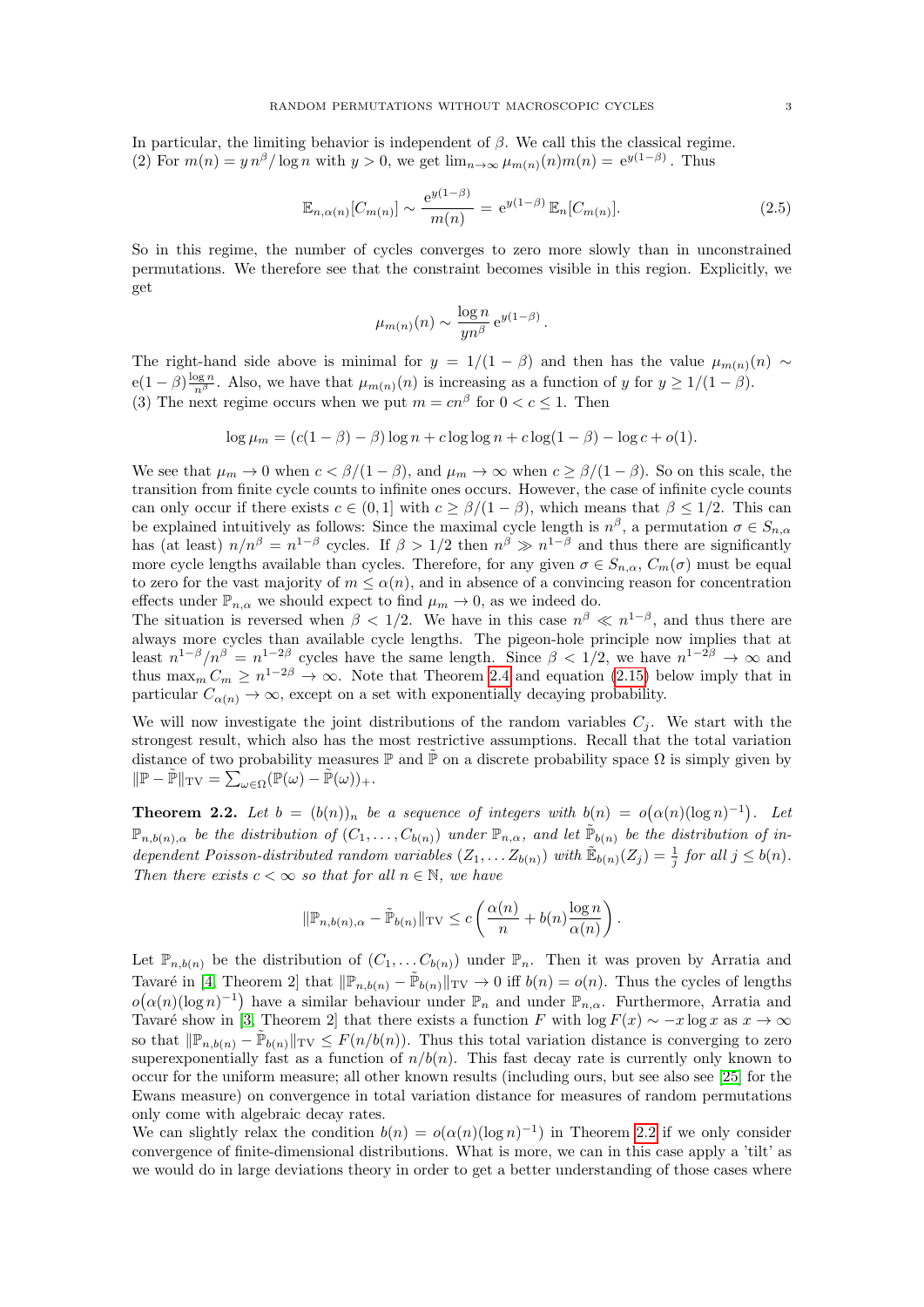$\mu_m \to 0$  in Proposition [2.1.](#page-1-2) For  $\nu \in \mathbb{R}^+_0$ , consider the *tilted cycle numbers*  $C_k^{(\nu)}$  with distribution

$$
\mathbb{P}\left[C_{m_1}^{(\nu_1)} = l_1, \dots, C_{m_k}^{(\nu_k)} = l_k\right] = \frac{1}{Z} \left(\prod_{j=1}^k \frac{e^{\nu_j}}{\nu_j^{l_j}}\right) \mathbb{P}_{n,\alpha} \left[C_{m_1} = l_1, \dots, C_{m_k} = l_k\right]
$$

for all  $l_1, ..., l_k \in \mathbb{N}_0$ , where Z is a normalizing constant.

<span id="page-3-0"></span>**Theorem 2.3.** Let  $(m_1(n))_n, \ldots, (m_k(n))_n$  be sequences of integers with  $m_k(n) \leq \alpha(n)$  for all n and  $m_i(n) \neq m_j(n)$  for  $i \neq j$ . Assume that for all  $j \leq k$ ,

<span id="page-3-3"></span>
$$
\limsup_{n \to \infty} \mu_{m_j(n)}(n) < \infty. \tag{2.6}
$$

Then, as  $n \to \infty$ ,

$$
\left(C_{m_1}^{(\mu_{m_1})},\ldots,C_{m_k}^{(\mu_{m_k})}\right) \stackrel{d}{\longrightarrow} (Z_1,\ldots,Z_k),
$$

where the  $Z_j$  are independent Poisson distributed random variables with parameter 1.

From equation [\(2.3\)](#page-1-3) and our assumptions on  $\alpha(n)$  in [\(1.1\)](#page-0-0), it follows that a sufficient condition for [\(2.6\)](#page-3-3) is that  $m_j(n) \leq c\alpha(n)$  for some  $c < \frac{a_1}{1-a_1}$  with  $a_1$  as in [\(1.1\)](#page-0-0). The case when  $m_j(n)$  converges to a limit is already covered by Theorem [2.2.](#page-2-0) The most interesting applications of Theorem [2.3](#page-3-0) are in the situation when  $\mu_{m_j}$  converges to a limit while  $m_j \to \infty$  as  $n \to \infty$ . For instance, if  $\mu_m \to 0$ ,  $C_m$  converges in distribution to the trivial Poisson distribution with parameter 0, but just like it is the case in large deviations theory, the tilt allows us to extract much more information about this convergence. We have in particular that for all  $j \in \mathbb{N}_0$ , the probability  $\mathbb{P}_{n,\alpha}[C_m = j]$  decays like  $\mu_m^{-j}$ .

We now treat the case of diverging expected cycle numbers. Here, the standard rescaling leads to a central limit theorem.

<span id="page-3-1"></span>**Theorem 2.4.** Let  $(m_1(n))_n, \ldots, (m_k(n))_n$  be sequences of integers with  $m_j(n) \leq \alpha(n)$  for all n and all j and  $m_i(n) \neq m_j(n)$  for  $i \neq j$ . Assume that  $\mu_{m_i(n)}(n) \to \infty$  as  $n \to \infty$  for all j. Assume finally that in [\(1.1\)](#page-0-0), we have  $a_1 > 1/7$ . Define

$$
\widetilde{C}_{m_j}:=\frac{C_{m_j}-\mu_{m_j}}{\sqrt{\mu_{m_j}}}.
$$

Then

$$
(\widetilde{C}_{m_1},\ldots,\widetilde{C}_{m_k})\stackrel{d}{\longrightarrow}(N_1,\ldots,N_k) \qquad as\ n\to\infty,
$$

where  $(N_j)_{j=1}^k$  are independent, standard normal distributed random variables.

The condition  $\alpha(n) \geq n^{\frac{1}{7}+\delta}$  is a technical one, and making it allows to avoid significant technical complications. A forthcoming paper will show that the theorem holds under condition [\(1.1\)](#page-0-0).

## 2.3. Cumulative cycle numbers. Let

$$
K_m = \sum_{j=1}^m C_j,
$$

be the number of cycles with lengths less than m. Since no cycle can be larger than  $\alpha(n)$ , the total number of cycles  $K_{\alpha(n)}$  is at least  $\geq n/\alpha(n)$ . In [\[6\]](#page-18-17) it is shown that  $K_{\alpha(n)} \sim \frac{n}{\alpha(n)}$ , and so the random variable  $\frac{K_{m(n)}}{n/\alpha(n)}$  gives the fraction of cycles that have length up to  $m(n)$ . We now define

<span id="page-3-4"></span>
$$
b_t(n) := \max\left\{\alpha\left(n\right) + \left\lfloor\log\left(t\right)\frac{\alpha\left(n\right)}{\log\left(\frac{n}{\alpha\left(n\right)}\right)}\right\rfloor, 0\right\}, \qquad 0 \le t \le 1. \tag{2.7}
$$

We have the following limit shape of the random function  $t \mapsto K_{b_t(n)}$ :

<span id="page-3-2"></span>**Theorem 2.5.** We have for each  $\epsilon > 0$ ,

$$
\mathbb{P}_{n,\alpha}\left[\sup_{t\in[0,1]} \left|\frac{K_{b_t(n)}}{n/\alpha(n)} - t\right| > \epsilon\right] \to 0 \text{ as } n \to \infty. \tag{2.8}
$$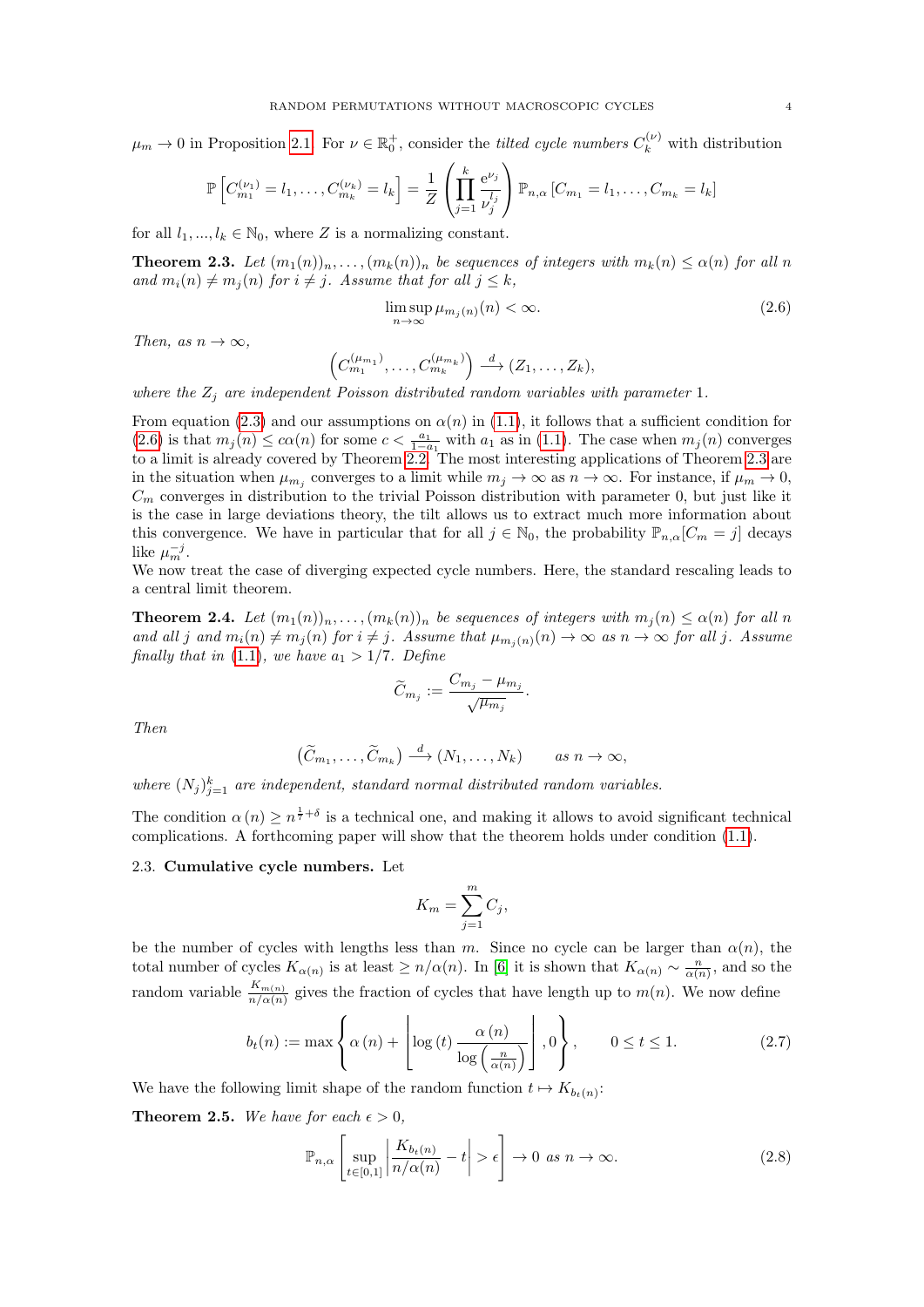When we choose  $t = 1$  in Theorem [2.5,](#page-3-2) then  $b_t(n) = \alpha(n)$  and we recover the result in [\[6\]](#page-18-17). Furthermore, if we define

$$
\nu_{\delta} := \lim_{n \to \infty} \frac{K_{b_{\delta}(n)}}{K_{\alpha(n)}} \quad \text{for} \quad \delta > 0,
$$
\n(2.9)

then  $\nu_{\delta}$  can be interpreted as the limit as  $n \to \infty$  of the fraction of cycles smaller than  $b_{\delta}(n)$ . Theorem [2.5](#page-3-2) now shows that  $\nu_{\delta} \to \delta$  for all  $0 < \delta \leq 1$ . Since  $b_{\delta}(n) = \alpha(n)(1 + o(1))$  for all  $\delta > 0$ , we immediately get that almost all cycles live in a scale of the form  $\alpha(n)(1 + o(1))$ .

A theorem similar to Theorem [2.5](#page-3-2) can be proved for the number of elements in the cycles with size smaller than m. If we set  $S_m = \sum_{j=1}^m j \overline{C_j}$ , then trivially  $S_\alpha = n$ , and we can show that

$$
\mathbb{P}_{n,\alpha}\left[\sup_{t\in[0,1]} \left|\frac{S_{b_t(n)}}{n} - t\right| > \epsilon\right] \to 0 \text{ as } n \to \infty. \tag{2.10}
$$

The proof, which is similar to the proof of Theorem [2.5,](#page-3-2) can be found in [\[23,](#page-18-18) Theorem 2.7.2]. In the next theorem we take a closer look at the fluctuations around the limit shape of  $K_{b_t(n)}$ .

<span id="page-4-0"></span>Theorem 2.6. Let

<span id="page-4-3"></span><span id="page-4-2"></span>
$$
L_{t}(n) := \frac{K_{b_{t}(n)} - \sum_{j=1}^{b_{t}(n)} \frac{x_{n,\alpha}^{j}}{j}}{\sqrt{n/\alpha(n)}}.
$$
\n(2.11)

Then  $(L_t(n))_{t\in[0,1]}$  converges in distribution to the standard Brownian bridge in  $\mathcal{D}[0,1]$ , where  $\mathcal{D}[0,1]$  is the space of cadlag functions on  $[0,1]$ , endowed with the Skorohod topology.

Remark 2.7. (1) As above, we can do the same construction for the indices instead of the cycles. With  $S_m$  being as in the remark after Theorem [2.5,](#page-3-2) we have that

$$
\tilde{L}_{t}(n) := \frac{S_{b_t(n)} - \sum_{j=1}^{b_t(n)} x_{n,\alpha}^j}{\sqrt{n\alpha(n)}}
$$

converges to the Brownian bridge in  $\mathcal{D}[0, 1]$ . The proof is similar to the one of Theorem [2.6,](#page-4-0) so we refer to [\[23,](#page-18-18) Theorem 2.7.6].

(2) When  $t = 1$  in Theorem [2.6,](#page-4-0) the variance of the limit is zero. However, it has been shown in [\[6\]](#page-18-17) that there exists a different rescaling so that the Gaussian fluctuations persist in the limit: We have

$$
\frac{K_{\alpha(n)} - \sum_{j=1}^{\alpha(n)} \frac{x_{n,\alpha}^j}{j}}{\sqrt{\frac{n}{\alpha(n)(\log(n/\alpha(n)))^2}}} \xrightarrow{d} \mathcal{N}(0,1).
$$
\n(2.12)

Of course, no such statement can hold for  $S_{\alpha(n)}$  since  $S_{\alpha(n)} - \sum_{j=1}^{\alpha(n)} x_{n,\alpha}^j = S_{\alpha(n)} - n = 0$ . (3) For unrestricted permutations, Delaurentis and Pittel [\[14\]](#page-18-3) show that the stochastic process

<span id="page-4-1"></span>
$$
\left(\frac{\sum_{j=1}^{\lfloor n^t \rfloor} C_j - t \log(n)}{\sqrt{\log(n)}}\right)_{t \in [0,1]}
$$
\n(2.13)

converges in distribution to the Brownian motion in [0, 1]. Interestingly, this holds for restricted permutations as well, and we have already shown it! Indeed, the convergence in total variation distance from Theorem [2.2](#page-2-0) is strong enough to show that for all  $t < a_1$  (cf. [\(1.1\)](#page-0-0)), convergence to the Brownian motion also holds when the  $C_j$  in [\(2.13\)](#page-4-1) are those of constrained permutations. Hence, in the case of constrained permutations, we actually have two functional central limit theorems: one for 'short' cycles and one for the ones very close to the maximal cycle length.

(4) The asymptotic behaviour of the longest cycles in a random permutation is one of the most frequently asked questions and is in particular still open for random permutations with polynomially and logarithmically growing cycle weights. We denote by  $\ell_1(\sigma)$  the length of the longest cycle in a permutation,  $\ell_2(\sigma)$  the length of the second longest cycle in a permutation and so on. We have for each  $k \in \mathbb{N}$ 

$$
\frac{1}{\alpha(n)}(\ell_1, \ell_2, \dots, \ell_k) \stackrel{d}{\longrightarrow} (\underbrace{1, 1, \dots, 1}_{k \text{ times}}).
$$
\n(2.14)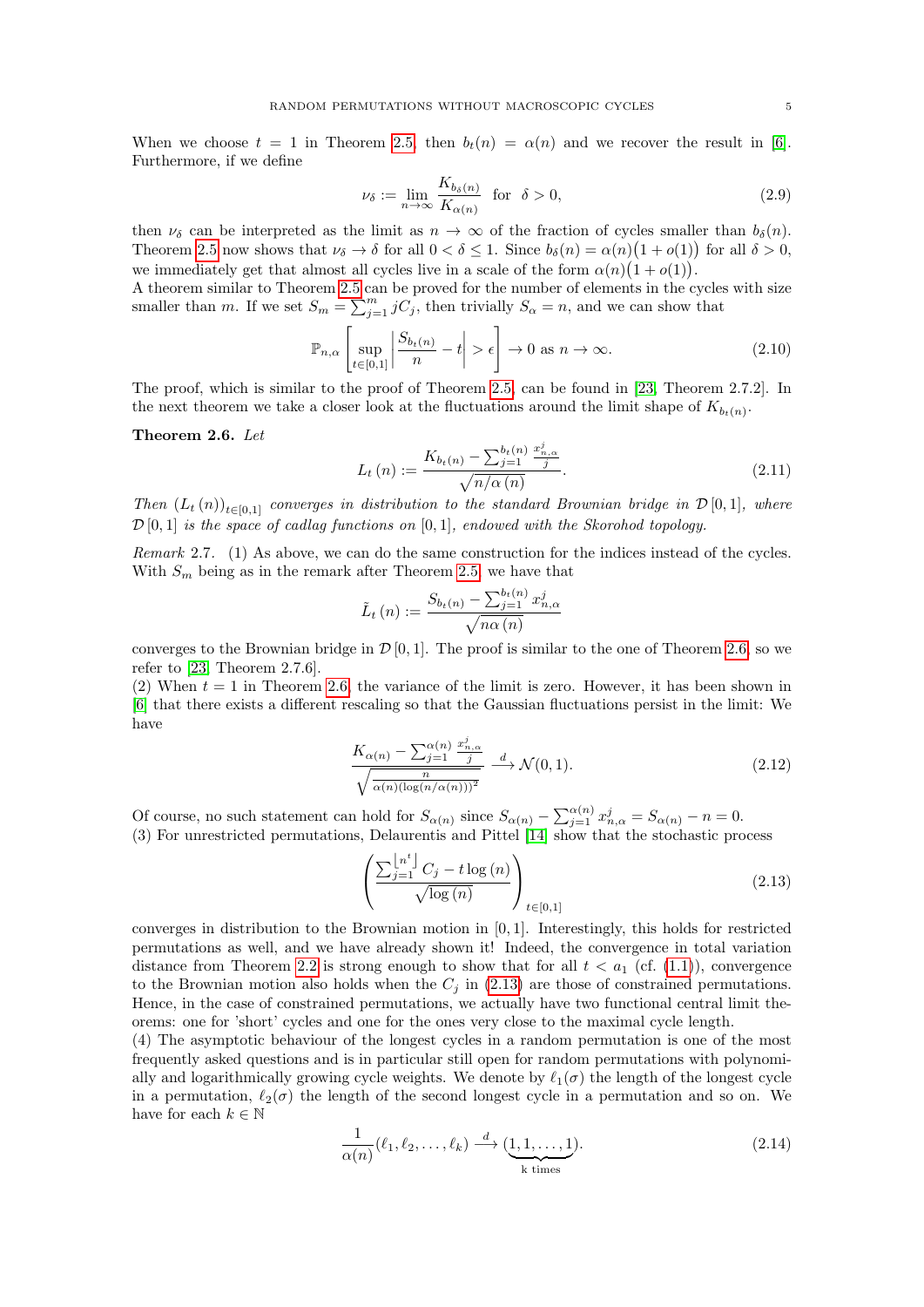Further, if  $\alpha(n) = \mathcal{O}(n^{1/2})$  and  $\alpha(n) \geq n^{\frac{1}{7}+\delta}$  for some  $\delta > 0$  then

$$
\mathbb{P}_{n,\alpha}\left[\left(\ell_1,\ell_2,\ldots,\ell_k\right)\neq\left(\alpha(n),\ldots,\alpha(n)\right)\right]\to 0 \text{ as } n\to\infty. \tag{2.15}
$$

<span id="page-5-0"></span>These statements follow immediately from Theorems [2.4](#page-3-1) and [2.5.](#page-3-2)

# 3. Generating functions and the saddle-point method

Generating functions and their connection with analytic combinatorics form the backbone of the proofs in this paper. More precisely, we will determine formal generating functions for all relevant moment-generating functions and then use the saddle-point method to determine the asymptotic behaviour of these moment-generating functions as  $n \to \infty$ .

Let  $(a_n)_{n\in\mathbb{N}}$  be a sequence of complex numbers. Then its ordinary generating function is defined as the formal power series

<span id="page-5-1"></span>
$$
f(z) := \sum_{n=0}^{\infty} a_n z^n.
$$

The sequence may be recovered by formally extracting the coefficients

$$
\left[z^{n}\right]f\left(z\right) := a_{n}
$$

for any n. The first step is now to consider a special case of Pólya's Enumeration Theorem, see [\[22,](#page-18-19) §16, p. 17], which connects permutations with a specific generating function.

**Lemma 3.1.** Let  $(q_j)_{j\in\mathbb{N}}$  be a sequence of complex numbers. We then have the following identity between formal power series in z,

<span id="page-5-2"></span>
$$
\exp\left(\sum_{j=1}^{\infty} \frac{q_j z^j}{j}\right) = \sum_{k=0}^{\infty} \frac{z^k}{k!} \sum_{\sigma \in S_k} \prod_{j=1}^k q_j^{C_j},\tag{3.1}
$$

where  $C_j = C_j(\sigma)$  are the cycle counts. If either of the series in [\(3.1\)](#page-5-2) is absolutely convergent, then so is the other one.

Extracting the nth coefficient yields

<span id="page-5-3"></span>
$$
[z^n] \exp\left(\sum_{j=1}^{\infty} \frac{q_j z^j}{j}\right) = \frac{1}{n!} \sum_{\sigma \in S_n} \prod_{j=1}^n q_j^{C_j}.
$$
 (3.2)

Setting  $q_j = \mathbb{1}_{\{j \leq \alpha(n)\}}$  we obtain

<span id="page-5-6"></span>
$$
Z_{n,\alpha} := \frac{|S_{n,\alpha}|}{n!} = [z^n] \exp\left(\sum_{j=1}^{\alpha} \frac{z^j}{j}\right).
$$
\n(3.3)

For distinct integers  $1 \le m_k \le \alpha(n)$ ,  $1 \le k \le K$  with  $k, K \in \mathbb{N}$  and  $s_1, ..., s_K \in \mathbb{R}$ , we obtain

<span id="page-5-4"></span>
$$
\mathbb{E}_{n,\alpha} \left[ e^{\sum_{k=1}^K s_k C_{m_k}} \right] = \frac{1}{Z_{n,\alpha}} \left[ z^n \right] \exp \left( \sum_{k=1}^K (e^{s_k} - 1) \frac{z^{m_k}}{m_k} \right) \exp \left( \sum_{j=1}^{\alpha(n)} \frac{z^j}{j} \right). \tag{3.4}
$$

This equation follows immediately from the definition of  $\mathbb{E}_{n,\alpha}$  and [\(3.2\)](#page-5-3). Similarly, for  $0 = t_0 \leq$  $t_1 < \cdots < t_m \le t_{m+1} = 1$ , we have

<span id="page-5-5"></span>
$$
\mathbb{E}_{n,\alpha} \left[ e^{\sum_{i=1}^{m} s_i K_{b_{t_i}(n)}} \right] = \frac{1}{Z_{n,\alpha}} [z^n] \exp \left( \sum_{i=0}^m \sum_{j=b_{t_i}(n)+1}^{b_{t_{i+1}}(n)} \frac{e^{\sum_{\ell=i+1}^m s_\ell} z^j}{j} \right).
$$
(3.5)

At this stage, all parameters can depend on the system size  $n$ . A way to extract the series coefficients from expressions such as [\(3.4\)](#page-5-4) and [\(3.5\)](#page-5-5) is the saddle point method, a standard tool in asymptotic analysis. The basic idea is to rewrite the expression [\(3.2\)](#page-5-3) as a complex contour integral and choose the path of integration in a convenient way. The details of this procedure depend on the situation at hand and need to be done on a case by case basis. A general overview over the saddle-point method can be found in [\[18,](#page-18-20) page 551].

We now treat the most general case of the saddle point method that is relevant for the present situation. Let  $q = (q_{j,n})_{1 \leq j \leq \alpha(n), n \in \mathbb{N}}$  be a triangular array. We assume that all  $q_{j,n}$  are nonnegative,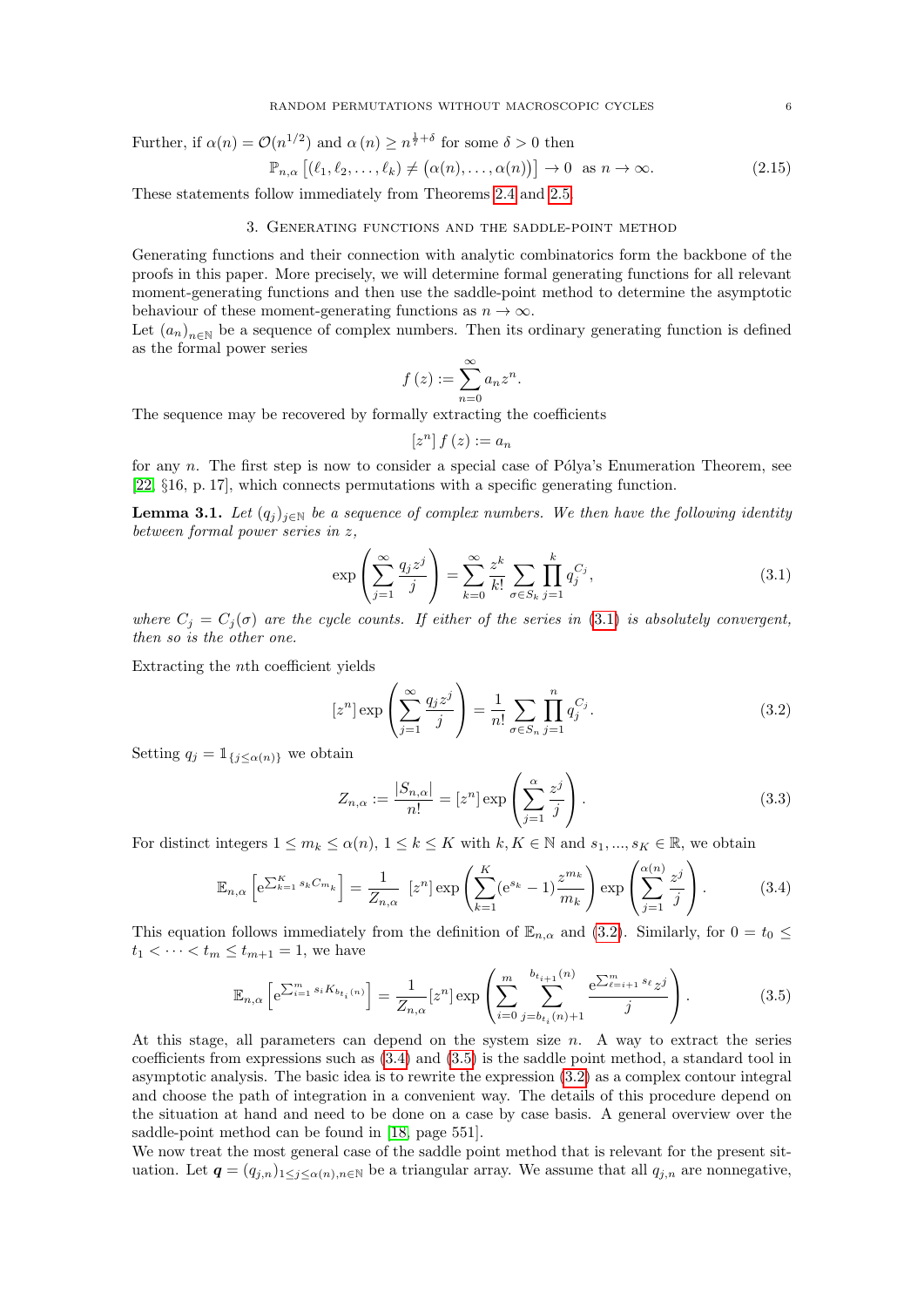real numbers and that for each  $n \in \mathbb{N}$  there exists a j such that  $q_{j,n} > 0$ . We then define  $x_{n,q}$  as the unique positive solution of

<span id="page-6-0"></span>
$$
n = \sum_{j=1}^{\alpha(n)} q_{j,n} x_{n,\mathbf{q}}^j.
$$
 (3.6)

Let further

$$
\lambda_{p,n}:=\lambda_{p,n,\alpha,\boldsymbol{q}}:=\sum_{j=1}^{\alpha(n)}q_{j,n}j^{p-1}x_{n,\boldsymbol{q}}^j,
$$

where  $p \geq 1$  is a natural number. Due to Equation [\(3.6\)](#page-6-0),

<span id="page-6-3"></span>
$$
\lambda_{p,n} \le n \left( \alpha \left( n \right) \right)^{p-1} \tag{3.7}
$$

holds for all  $p \geq 1$ .

Let us write  $a_n \approx b_n$  when there exist constants  $c_1, c_2 > 0$  such that

$$
c_1 b_n \le a_n \le c_2 b_n
$$

for large  $n$ . We further say that

$$
f_n(t) = \mathcal{O}(g_n(t))
$$
 uniformly in  $t \in T_n$ 

if there are constants  $c, N > 0$  such that  $\sup_{t \in T_n} \left\{ \left| \begin{array}{c} 0 & \text{if } t \leq T_n \end{array} \right\} \right\}$  $f_n(t)$  $\frac{f_n(t)}{g_n(t)}\Bigg|$  $\} \leq c$  for all  $n \geq N$ . We will call an array  $q$  *admissible* if the following three conditions are met: (i): We have

$$
\alpha(n) \log x_{n,\mathbf{q}} \approx \log \frac{n}{\alpha(n)}.\tag{3.8}
$$

(ii): We have

<span id="page-6-6"></span><span id="page-6-5"></span>
$$
\lambda_{2,n} \approx n\alpha(n). \tag{3.9}
$$

(iii): There exists a sequence  $n \mapsto b(n)$  with  $b(n)/\alpha(n) < (1-\delta)$  for some  $\delta > 0$ , and such that  $q_{j,n} \ge c > 0$  for all  $j \ge b(n)$  and some constant  $c > 0$ .

Note that condition (i) implies in particular that  $\lim_{n\to\infty} x_{n,q} = 1$ .

Let  $B_r(0)$  denote the circle with center 0 and radius r in the complex plane. Let  $\delta, K, N > 0$ . Given an array q, we will call a sequence of complex-valued functions  $f_n$   $(\delta, K, N)$ -admissible if the following three conditions are met:

(i): For all n,  $f_n$  is holomorphic on  $B_{x_n,q+\delta}(0)$ .

(ii): For all  $n \geq N$ , we have

<span id="page-6-7"></span>
$$
\sup_{z \in \partial B_{x_{n,q}}(0)} |f_n(z)| \le n^{K} |f_n(x_{n,q})|.
$$
\n(3.10)

(iii) Let

<span id="page-6-2"></span><span id="page-6-1"></span>
$$
\theta_n := n^{-\frac{5}{12}} (\alpha(n))^{-\frac{7}{12}}.
$$
\n(3.11)

For

<span id="page-6-4"></span>
$$
\|f_n\|_n := \theta_n \sup_{|\theta| \le \theta_n} \frac{|f'_n(x_{n,\mathbf{q}} e^{i\theta})|}{|f_n(x_{n,\mathbf{q}})|},
$$
\n(3.12)

we have  $\lim_{n\to\infty} ||f_n||_n = 0.$ 

We refer to  $(f_n)$  as *admissible* if there are  $\delta, K, N > 0$  such that  $(f_n)$  is  $(\delta, K, N)$ -admissible. We are now in the position to formulate our general saddle point result.

<span id="page-6-8"></span>**Proposition 3.2.** Let q be an admissible triangular array, and  $(f_n)$  an admissible sequence of functions. Then, as  $n \to \infty$ ,

$$
\left[z^{n}\right]f_{n}(z)\exp\left(\sum_{j=1}^{\alpha(n)}\frac{q_{j,n}}{j}z^{j}\right) = f_{n}(x_{n,q})\frac{e^{\lambda_{0,n}}}{x_{n,q}^{n}\sqrt{2\pi\lambda_{2,n}}}\left(1+\mathcal{O}\left(\frac{\alpha(n)}{n}\right)\right)\left(1+\mathcal{O}\left(\|f_{n}\|_{n}\right)\right). \tag{3.13}
$$

Moreover, if we fix  $\delta, K, N > 0$ , then the error terms in [\(3.13\)](#page-6-1) are uniform in all  $(\delta, K, N)$ . admissible sequences  $(f_n)$ .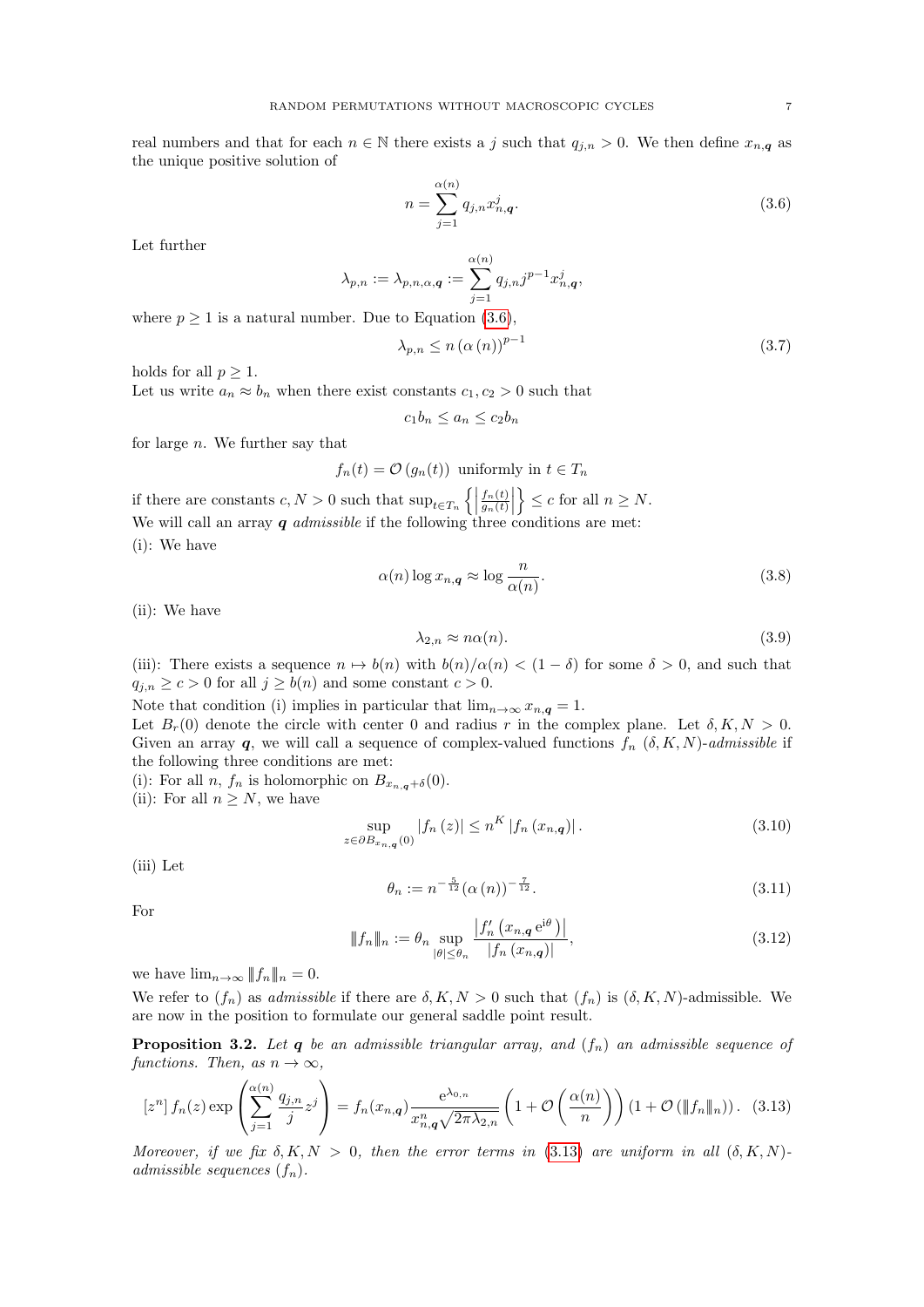*Proof.* Let  $(f_n)$  be  $(\delta, K, N)$ -admissible for some  $\delta, K, N > 0$ . Cauchy's integral formula gives

$$
M_n := \left[z^n\right] f_n(z) \exp\left(\sum_{j=1}^{\alpha(n)} \frac{q_{j,n}}{j} z^j\right) = \frac{1}{2\pi i} \int_{\partial B_r(0)} f_n(z) \exp\left(\sum_{j=1}^{\alpha(n)} \frac{q_{j,n}}{j} z^j\right) \frac{dz}{z^{n+1}} \tag{3.14}
$$

for any r such that  $f_n$  is holomorphic on  $B_r(0)$ . Condition (i) on  $f_n$  guarantees that we can take  $r = x_{n,q}$ . We then rewrite

$$
M_n = \frac{1}{2\pi x_{n,\mathbf{q}}^n} \int_{-\pi}^{\pi} f_n(x_{n,\mathbf{q}} e^{i\theta}) \exp\left(\sum_{j=1}^{\alpha(n)} \frac{q_{j,n}}{j} (x_{n,\mathbf{q}} e^{i\theta})^j - i n \theta\right) d\theta.
$$

For the remainder of the proof, we will write x instead of  $x_{n,q}$  and  $\alpha$  instead of  $\alpha(n)$  for lighter notation. We define

$$
g_n(\theta) := \sum_{j=1}^{\alpha} q_{j,n} \frac{e^{ij\theta} - 1}{j} x^j - i n \theta \tag{3.15}
$$

and obtain

$$
M_n = \frac{\exp\left(\sum_{j=1}^{\alpha} \frac{q_{j,n}}{j} x^j\right)}{2\pi x^n} \int_{-\pi}^{\pi} f_n\left(x e^{i\theta}\right) \exp\left(g_n\left(\theta\right)\right) d\theta.
$$

Note  $g_n(0) = 0$  and, by  $(3.6)$ ,  $g'_n(0) = 0$ . Similarly,  $|g_n^{(p)}(\theta)| \leq \lambda_{p,n}$  and  $g_n^{(p)}(0) = i^p \lambda_{p,n}$  for  $p \geq 2$ . For  $|\theta| \leq \theta_n$  (see [\(3.11\)](#page-6-2)), equation [\(3.7\)](#page-6-3) implies that  $\lambda_{p,n} |\theta|^p \leq (n/\alpha)^{1-5p/12}$ . Therefore a Taylor expansion around 0 gives

<span id="page-7-0"></span>
$$
g_n(\theta) = -\frac{\lambda_{2,n}}{2}\theta^2 - i\frac{\lambda_{3,n}}{6}\theta^3 + \mathcal{O}\left(\lambda_{4,n}\theta^4\right)
$$

and

$$
\exp(g_n(\theta)) = \exp\left(-\frac{\lambda_{2,n}}{2}\theta^2\right) \left(1 - i\frac{\lambda_{3,n}}{6}\theta^3 + \mathcal{O}\left(\lambda_{3,n}^2\theta^6\right)\right) \left(1 + \mathcal{O}(\lambda_{4,n}\theta^4)\right),\tag{3.16}
$$

where the error terms are uniform in  $\theta \in [-\theta_n, \theta_n]$ . As for  $f_n$ , we have

$$
f_n(x e^{i\theta}) = f_n(x) + i \int_0^{\theta} f'_n(x e^{i\varphi}) x e^{i\varphi} d\varphi.
$$

Estimating the modulus of the integrand in the second term by its maximum and using assumption [\(3.12\)](#page-6-4), we find that, uniformly in  $\theta \in [-\theta_n, \theta_n]$ ,

$$
f_n(x e^{i\theta}) = f_n(x) (1 + \mathcal{O}(\|f_n\|_n)).
$$

Here, the implicit constant in  $\mathcal{O}(\|f_n\|_n)$  is independent of  $(f_n)_n$ . Putting things together, we have

$$
\int_{-\theta_n}^{\theta_n} f_n(x e^{i\theta}) \exp(g_n(\theta)) d\theta = f_n(x) \int_{-\theta_n}^{\theta_n} e^{-\frac{\lambda_{2,n} \theta^2}{2}} \left(1 + \mathcal{O}\left(\lambda_{3,n}^2 \theta^6 + \lambda_{4,n} \theta^4\right)\right) d\theta
$$

$$
+ f_n(x) \int_{-\theta_n}^{\theta_n} e^{-\frac{\lambda_{2,n} \theta^2}{2}} \mathcal{O}\left(\|f_n\|_n\right) d\theta.
$$

By [\(3.9\)](#page-6-5),  $\lambda_{2,n}\theta_n^2 \approx n^{1/6}\alpha^{-1/6}$ , which diverges as  $n \to \infty$ . The standard estimate on Gaussian tails gives that for all  $m \in \mathbb{N}$ ,

$$
\int_{-\theta_n}^{\theta_n} e^{-\frac{\lambda_{2,n}\theta^2}{2}} d\theta = \int_{-\infty}^{\infty} e^{-\frac{\lambda_{2,n}\theta^2}{2}} d\theta + \mathcal{O}(\lambda_{2,n}^{-m}) = \frac{\sqrt{2\pi}}{\sqrt{\lambda_{2,n}}} + \mathcal{O}(\lambda_{2,n}^{-m}).
$$

A scaling argument, [\(3.7\)](#page-6-3) and assumption [\(3.9\)](#page-6-5) give

$$
\int_{-\theta_n}^{\theta_n} e^{-\frac{\lambda_{2,n} \theta^2}{2}} \lambda_{3,n}^2 |\theta|^6 d\theta \le 15 \frac{\sqrt{2\pi}}{\sqrt{\lambda_{2,n}}} \frac{\lambda_{3,n}^2}{\lambda_{2,n}^3} = \frac{\sqrt{2\pi}}{\sqrt{\lambda_{2,n}}} \mathcal{O}\left(\frac{\alpha}{n}\right)
$$

and

$$
\int_{-\theta_n}^{\theta_n} e^{-\frac{\lambda_{2,n} \theta^2}{2}} \lambda_{4,n} |\theta|^4 d\theta \leq 3 \frac{\sqrt{2\pi}}{\sqrt{\lambda_{2,n}}} \frac{\lambda_{4,n}}{\lambda_{2,n}^2} = \frac{\sqrt{2\pi}}{\sqrt{\lambda_{2,n}}} \mathcal{O}\left(\frac{\alpha}{n}\right).
$$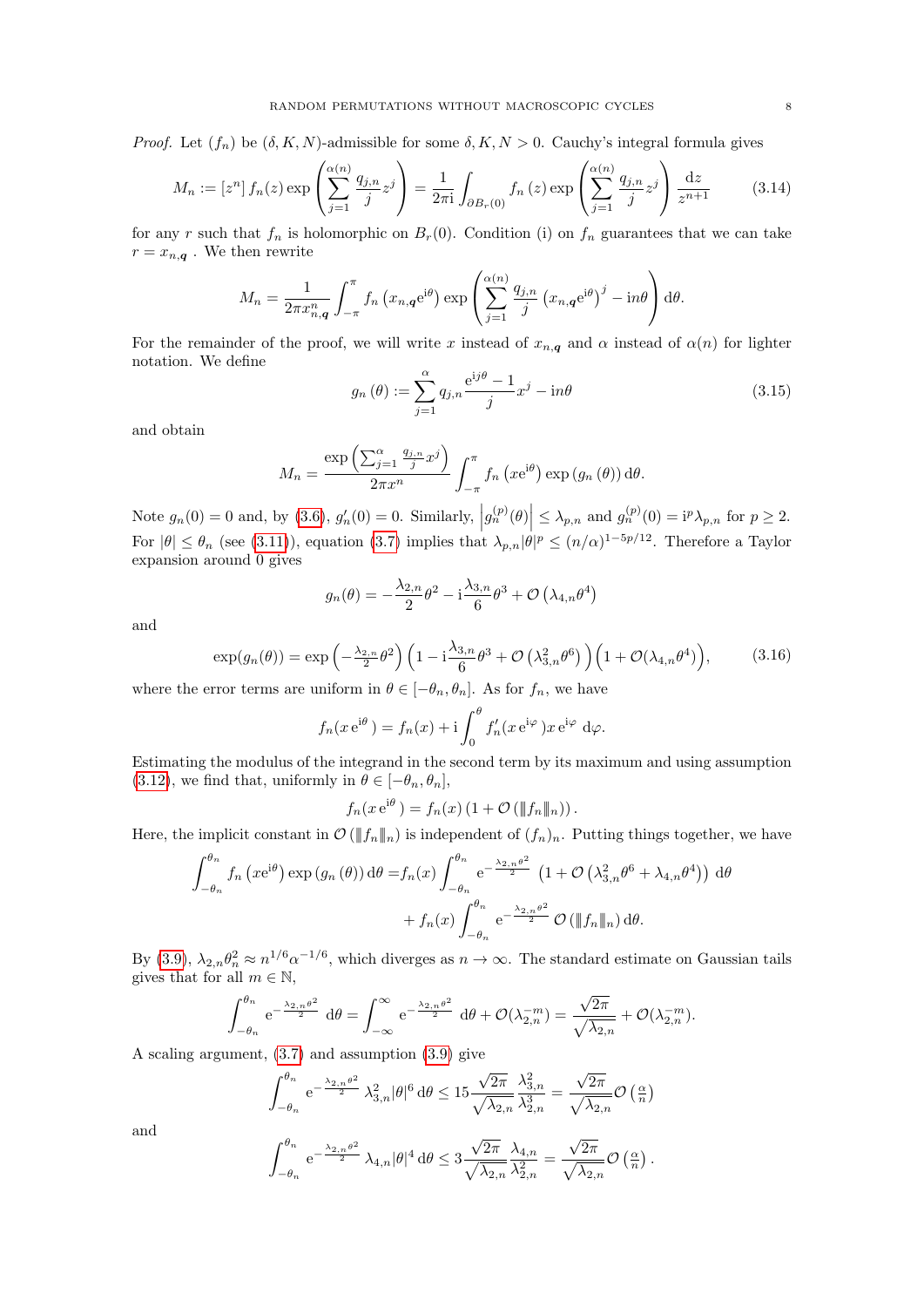Altogether, we find that

$$
\int_{-\theta_n}^{\theta_n} f_n\left(x e^{i\theta}\right) \exp\left(g_n\left(\theta\right)\right) d\theta = f_n(x) \sqrt{\frac{2\pi}{\lambda_{2,n}}}\left(1 + \mathcal{O}\left(\frac{\alpha}{n}\right)\right) \left(1 + \mathcal{O}\left(\|f_n\|_n\right)\right).
$$

What remains to be shown is that

$$
\int_{|\theta| \ge \theta_n} f_n\left(x e^{i\theta}\right) \exp\left(g_n\left(\theta\right)\right) d\theta = \mathcal{O}\left(f_n(x) \frac{\alpha}{n\sqrt{\lambda_{2,n}}}\right),\tag{3.17}
$$

where the implicit error term only depends on  $(f_n)_n$  via K, N. We have  $-\Re g_n(\theta) = \sum_{j=1}^{\alpha} \frac{q_{j,n}}{j} (1-\theta)^j$  $\cos(j\theta))x^j$ . For  $\theta_n \leq \theta < \pi/\alpha$ , due to  $-\partial_\theta \Re g_n(\theta) > 0$ , we have

$$
-\Re g_n(\theta) \ge -\Re g_n(\theta_n) \approx \theta_n^2 \lambda_{2,n} \approx \left(\frac{n}{\alpha}\right)^{1/6} \tag{3.18}
$$

by assumption [\(3.9\)](#page-6-5). For  $\theta > \frac{\pi}{\alpha}$ , let us first assume that  $q_{j,n} \ge c > 0$  for all n and j, i.e.  $b(n) = 1$ in assumption (iii). We use that

$$
-\Re g_n(\theta) = \sum_{j=1}^{\alpha} \frac{q_{j,n}}{j} (1 - \cos(j\theta)) x^j \ge \frac{c}{\alpha} \sum_{j=1}^{\alpha} (1 - \cos(j\theta)) x^j =: cr_n(\theta)
$$

and

<span id="page-8-1"></span>
$$
r_n(\theta) = \frac{1}{\alpha} \left( x \frac{x^{\alpha} - 1}{x - 1} - \Re \left( x e^{i\theta} \frac{x^{\alpha} e^{i\theta \alpha} - 1}{x e^{i\theta} - 1} \right) \right) \ge \frac{2}{\pi^2} \frac{x^{\alpha + 1}}{\alpha (x - 1)} \frac{\theta^2}{\left( x - 1 \right)^2 + \theta^2} - \frac{2x}{\alpha (x - 1)}.
$$
 (3.19)

The calculations for the final inequality can e.g. be found in [\[21,](#page-18-13) Lemma 12]. By [\(3.8\)](#page-6-6), there exist  $c_1, c_2 > 0$  with  $c_1 \log \frac{n}{\alpha} \le \alpha \log x \le c_2 \log \frac{n}{\alpha}$ . Thus  $x \sim 1$ , and  $x - 1 \sim \log x \ge \frac{c_1}{\alpha} \log \frac{n}{\alpha}$ . So the second term on the right hand side of [\(3.19\)](#page-8-1) converges to zero. For the first term, we use that  $\theta^2/((x-1)^2+\theta^2)$  is monotone increasing in  $\theta$ , and find an asymptotic lower bound of the form

<span id="page-8-2"></span>
$$
\frac{2}{\pi^2} \frac{x^{\alpha+1}}{c_2 \log \frac{n}{\alpha}} \frac{\pi^2 \alpha^{-2}}{c_2^2 \alpha^{-2} \left(\log \frac{n}{\alpha}\right)^2 + \pi^2 \alpha^{-2}} \sim \frac{2}{c_2^3} \frac{x^{\alpha+1}}{\left(\log \frac{n}{\alpha}\right)^3}.
$$
\n(3.20)

Since  $x^{\alpha} \geq (\frac{n}{\alpha})^{c_1}$ , and using condition [\(3.10\)](#page-6-7), we conclude that when  $\theta \geq \theta_n$  and  $n \geq N$ ,  $|f_n(xe^{i\theta})e^{g_n(\theta)}| \leq n^K |e^{g_n(\theta)}|$  vanishes faster than all powers of  $1/n$ . This shows the claim in the case  $b(n) = 1$ . For the case of general  $b(n)$ , we have

<span id="page-8-3"></span>
$$
-\Re g_n(\theta) \ge \frac{1}{\alpha} \sum_{j=1}^{\alpha} q_{j,n} (1 - \cos(\theta j)) x^j = cr_n(\theta) + \frac{1}{\alpha} \sum_{j=1}^{\alpha} (q_{j,n} - c) (1 - \cos(\theta j)) x^j
$$
  

$$
\ge cr_n(\theta) - \frac{2c}{\alpha} \sum_{j=1}^{b(n)} x^j \ge cr_n(\theta) \left(1 - \frac{2b(n)}{r_n(\theta)\alpha} x^{b(n)}\right).
$$
\n(3.21)

By assumption,  $b(n)/\alpha \leq 1-\delta$  for some  $\delta > 0$ , and then  $x^{b(n)-\alpha} \leq \left(\frac{n}{\alpha}\right)^{c_1} \frac{b(n)-\alpha}{\alpha} \leq \left(\frac{n}{\alpha}\right)^{-c_1\delta}$ . Thus, by applying [\(3.20\)](#page-8-2), the bracket on the right hand side of [\(3.21\)](#page-8-3) converges to 1 as  $n \to \infty$ , and the proof is finished.  $\square$ 

### 4. Proofs of the main results

<span id="page-8-0"></span>We establish most of our results by computing moment generating functions. In the cases we consider, it is a consequence of [\[28\]](#page-18-21) that pointwise convergence of the moment generating functions in the sector  $(\mathbb{R}_{0}^{+})^{d}$  is sufficient to establish convergence in distribution of d-dimensional random variables. The first result shows that the triangular array q with  $q_{j,n} = \mathbb{1}_{\{j \leq \alpha(n)\}}$  is admissible.

<span id="page-8-4"></span>**Lemma 4.1.** Let  $x_{n,\alpha}$  be defined by equation [\(2.1\)](#page-1-4). We have, as  $n \to \infty$ :

$$
\alpha(n) \log(x_{n,\alpha}) = \log\left(\frac{n}{\alpha(n)}\log\left(\frac{n}{\alpha(n)}\right)\right) + \mathcal{O}\left(\frac{\log(\log(n))}{\log(n)}\right). \tag{4.1}
$$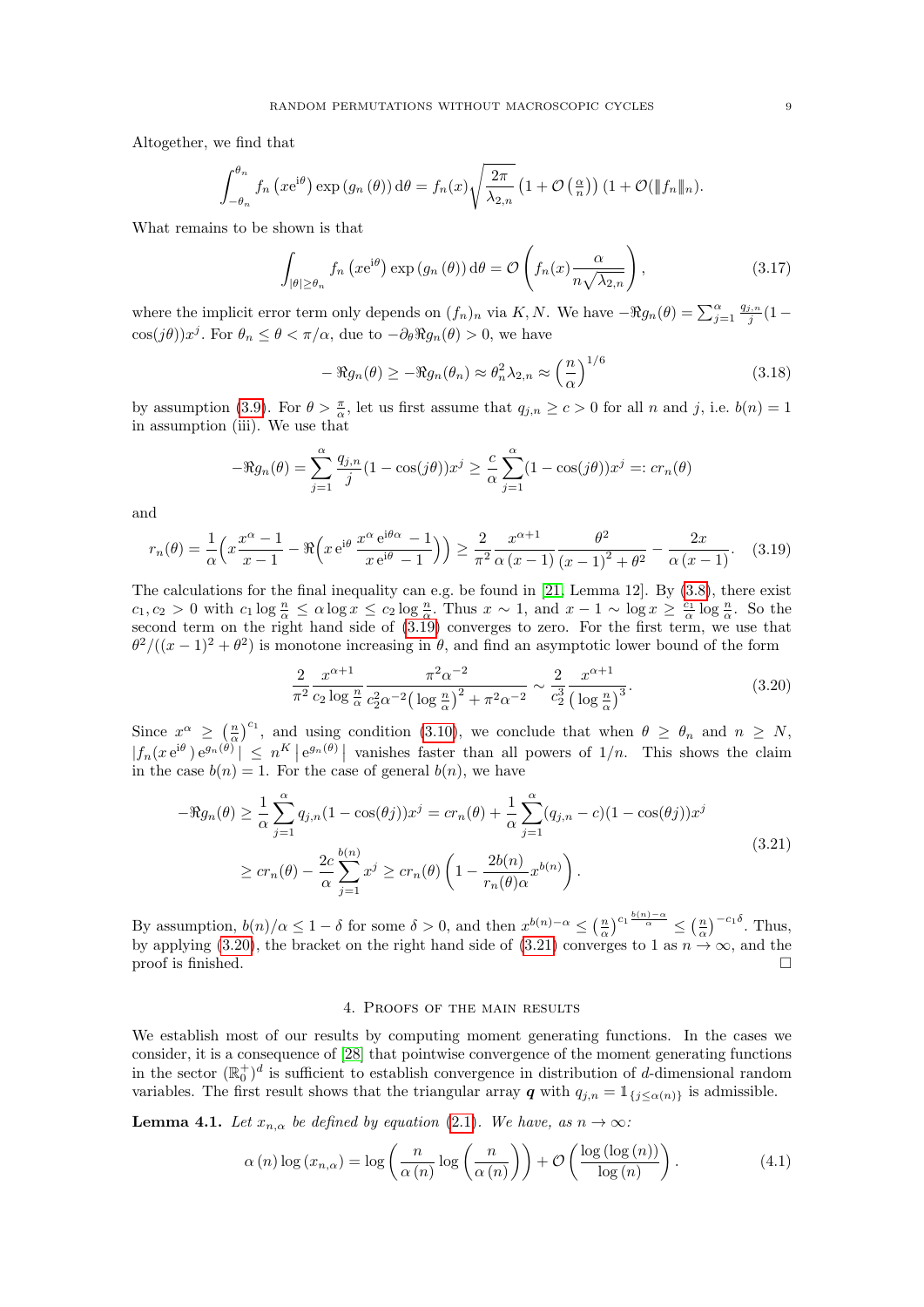In particular,  $x_{n,\alpha} \geq 1$ ,  $\lim_{n \to \infty} x_{n,\alpha} = 1$  and  $x_{n,\alpha}^{\alpha(n)} \sim \frac{n}{\alpha(n)} \log \left( \frac{n}{\alpha(n)} \right)$ . Furthermore,

<span id="page-9-0"></span>
$$
\sum_{j=1}^{\alpha(n)} j x_{n,\alpha}^j \sim n\alpha(n). \tag{4.2}
$$

The first part of the lemma is a reformulation of Lemma 4.11 in [\[6\]](#page-18-17), which in turn follows [\[21\]](#page-18-13). In the latter reference, the claims are actually shown for more general functions  $\alpha$ . Equation [\(4.2\)](#page-9-0) has been proved in Lemma 9 in [\[21\]](#page-18-13). It may also be derived as a special case of Lemma [4.5.](#page-13-0)

4.1. Proof of Proposition [2.1.](#page-1-2) Equation [\(2.3\)](#page-1-3) follows directly from Lemma [4.1.](#page-8-4) We apply equation [\(3.4\)](#page-5-4) with  $K = 1$ , differentiate with respect to  $s_1$ , set  $s_1 = 0$  and obtain

$$
\mathbb{E}_{n,\alpha}\left[C_{m(n)}\right] = \frac{1}{Z_{n,\alpha}}\left[z^n\right]\frac{z^{m(n)}}{m(n)}\exp\left(\sum_{j=1}^{\alpha(n)}\frac{z^j}{j}\right).
$$

We may now apply Proposition [3.2](#page-6-8) with  $f_n(z) = \frac{z^{m(n)}}{m(n)}$  and  $q_{j,n} = \mathbb{1}_{\{j \leq \alpha(n)\}}$ . The array **q** is admissible by Lemma [4.1](#page-8-4) and  $m(n) \leq \alpha(n) = o(\theta_n^{-1})$  shows admissibility of  $(f_n)$ . The claim then follows from  $\mathbb{E}_{n,\alpha}\left[C_{m(n)}\right] \sim f_n(x_{n,\alpha}).$ 

4.2. Proof of Theorem [2.2.](#page-2-0) We follow the ideas in [\[3\]](#page-18-2), where the case of uniform permutations is treated. Let  $(Z_k)_k$  be independent random variables with  $Z_k \sim \text{Poi}(\frac{1}{k})$  for  $k \in \mathbb{N}$  and let

$$
T_{b_1 b_2} := \sum_{k=b_1+1}^{b_2} k Z_k.
$$
\n(4.3)

Let  $\mathbf{C}_b = (C_1, C_2, \ldots, C_b)$  the vector of the cycle counts up to length b,  $\mathbf{Z}_b = (Z_1, Z_2, \ldots, Z_b)$ , and  $a = (a_1, a_2, \ldots, a_b)$  a vector. A corner stone for investigating the classical case of uniform random permutations is the so-called conditioning relation [\[2,](#page-18-14) Equation (1.15)],

<span id="page-9-1"></span>
$$
\mathbb{P}_n\left[C_b = a\right] = \mathbb{P}\left[\left\|\mathbf{Z}_b = a\right|\right]T_{0n} = n].\tag{4.4}
$$

Since  $\mathbb{P}_{n,\alpha} = \mathbb{P}_n [\cdot | C_{\alpha(n)+1} = ... = C_n = 0]$ , an analogue of Equation [\(4.4\)](#page-9-1) holds for  $b \leq \alpha(n)$ :

$$
\mathbb{P}_{n,\alpha}\left[\boldsymbol{C}_b=\boldsymbol{a}\right]=\mathbb{P}\left[\,\boldsymbol{Z}_b=\boldsymbol{a}\,\middle|\,\mathcal{T}_{0\alpha(n)}=n\right].\tag{4.5}
$$

.

Let  $L(\boldsymbol{a}) := \sum_{k=1}^{b(n)} ka_k$ . For  $\boldsymbol{a} \in \mathbb{N}^{b(n)}$  with  $L(\boldsymbol{a}) = r$ , independence of the  $Z_k$  gives

$$
\mathbb{P}\left[\left.\mathbf{Z}_{b(n)}=\boldsymbol{a}\right|T_{0\alpha(n)}=n\right]=\frac{\mathbb{P}\left[\mathbf{Z}_{b(n)}=\boldsymbol{a}\right]\mathbb{P}\left[T_{b(n)\alpha(n)}=n-r\right]}{\mathbb{P}\left[T_{0\alpha(n)}=n\right]}.
$$

Define  $\mathbb{P}_{n,b(n),\alpha}$  and  $\tilde{\mathbb{P}}_{b(n)}$  as in Theorem [2.2,](#page-2-0) and let  $d_{b(n)} := ||\mathbb{P}_{n,b(n),\alpha} - \tilde{\mathbb{P}}_{b(n)}||_{TV}$ . By [\(4.4\)](#page-9-1),

$$
d_{b(n)} = \sum_{r=0}^{\infty} \sum_{\mathbf{a}:L(\mathbf{a})=r} \mathbb{P}\left[\mathbf{Z}_{b(n)}=\mathbf{a}\right] \left(1 - \frac{\mathbb{P}\left[T_{b(n)\alpha(n)}=n-r\right]}{\mathbb{P}\left[T_{0\alpha(n)}=n\right]}\right)_{+}
$$
  
\n
$$
= \sum_{r=0}^{\infty} \mathbb{P}\left[T_{0b(n)}=r\right] \left(1 - \frac{\mathbb{P}\left[T_{b(n)\alpha(n)}=n-r\right]}{\mathbb{P}\left[T_{0\alpha(n)}=n\right]}\right)_{+}
$$
  
\n
$$
\leq \mathbb{P}\left[T_{0b(n)} \geq \rho_n b(n) + 1\right] + \sum_{r=0}^{\rho_n b(n)} \mathbb{P}\left[T_{0b(n)}=r\right] \left(1 - \frac{\mathbb{P}\left[T_{b(n)\alpha(n)}=n-r\right]}{\mathbb{P}\left[T_{0\alpha(n)}=n\right]}\right)_{+},
$$

where  $\rho_n > 0$  is arbitrary for now. In [\[3,](#page-18-2) Lemma 8] it is shown that

$$
\mathbb{P}\left[T_{0b(n)} \ge \rho_n b(n)\right] \le \left(\frac{\rho_n}{e}\right)^{-\rho_n}
$$

So  $\mathbb{P}\left[T_{0b(n)} \geq \log(n)b(n)\right]$  decays faster than any power of n. The proof is then concluded by plugging  $\rho_n = \log n$  into the estimate of the lemma below.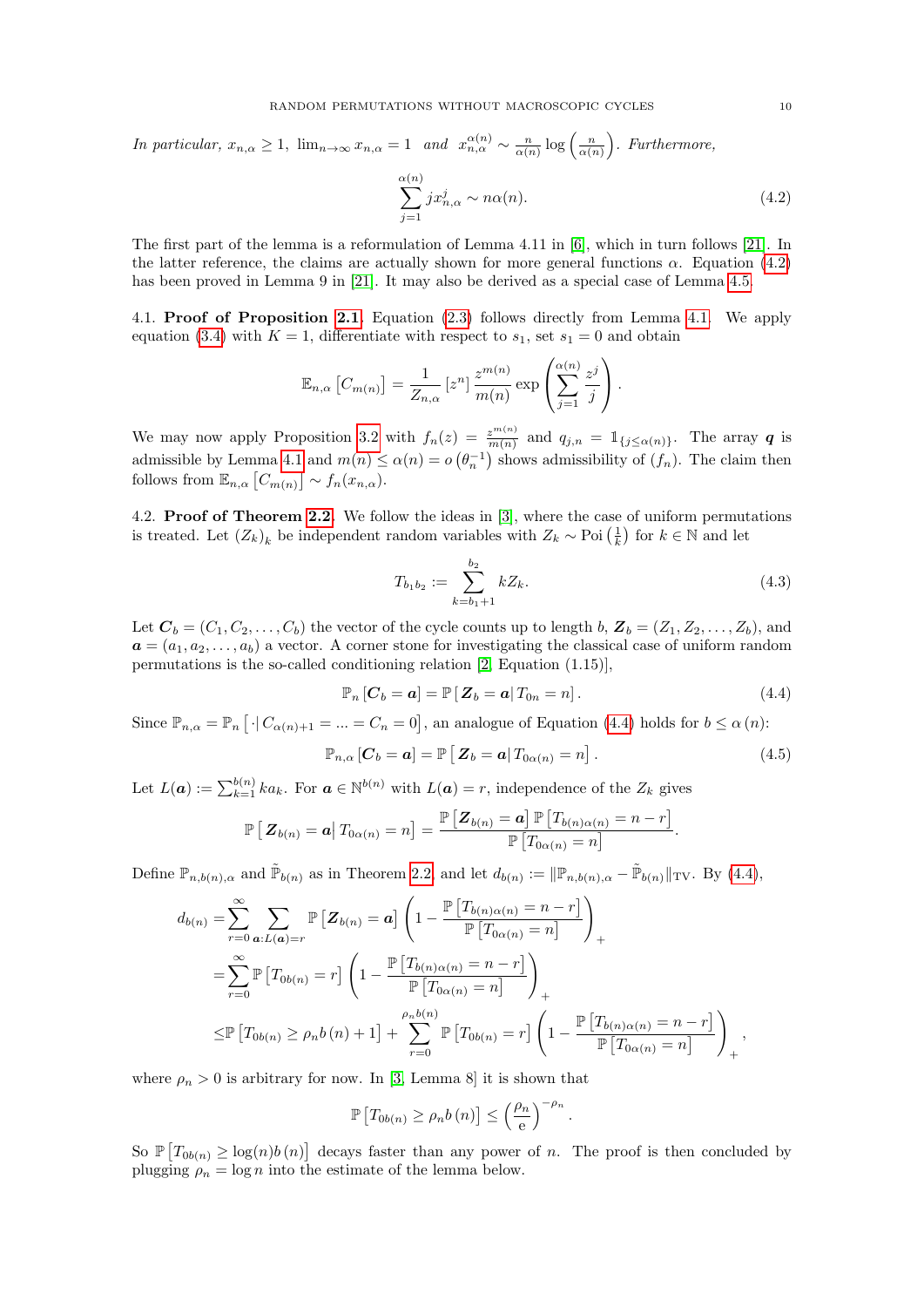**Lemma 4.2.** Let  $(b(n))_{n\in\mathbb{N}}$  be an integer sequence with  $b(n) = o\left(\frac{\alpha(n)}{\log(n)}\right)$  $\frac{\alpha(n)}{\log(n)}$  and  $\rho_n = \mathcal{O}(\log(n)).$ We then have

$$
\max_{1 \leq r \leq \rho_n b(n)} \left( 1 - \frac{\mathbb{P}\left[T_{b(n)\alpha(n)} = n - r\right]}{\mathbb{P}\left[T_{0\alpha(n)} = n\right]} \right)_+ = \mathcal{O}\left(\frac{\alpha(n)}{n} + \frac{b(n)}{\alpha(n)}\log(n)\right)
$$

as  $n \to \infty$ .

*Proof.* We have  $\mathbb{E}[z^{T_{b_1b_2}}] = \exp\left(\sum_{j=b_1+1}^{b_2} \frac{z^j-1}{j}\right)$ . Therefore,

<span id="page-10-0"></span>
$$
\mathbb{P}[T_{b(n)\alpha(n)} = n - r] = [z^{n-r}] e^{\sum_{j=b(n)+1}^{\alpha(n)} \frac{z^j - 1}{j}} = e^{-\sum_{j=b(n)+1}^{\alpha(n)} \frac{1}{j}} [z^n] z^r e^{\sum_{j=b(n)+1}^{\alpha(n)} \frac{z^j}{j}}
$$
(4.6)

and

<span id="page-10-1"></span>
$$
\mathbb{P}[T_{0\alpha(n)} = n] = e^{-\sum_{j=b(n)+1}^{\alpha(n)} \frac{1}{j}} \left[z^n\right] e^{\sum_{j=1}^{b(n)} \frac{z^j - 1}{j}} e^{\sum_{j=b(n)+1}^{\alpha(n)} \frac{z^j}{j}}.
$$
\n(4.7)

Since the factors  $\exp\left(-\sum_{j=b(n)+1}^{\alpha(n)}\frac{1}{j}\right)$  will cancel in the quotient of the two terms, we see that we are in the situation of Proposition [3.2.](#page-6-8) We have  $q_{j,n} = \mathbb{1}_{\{b(n) < j \leq \alpha(n)\}}$  in both [\(4.6\)](#page-10-0) and [\(4.7\)](#page-10-1). Thus, the relevant saddle point  $x_{n,b,\alpha}$  is the unique positive solution of  $n = \sum_{j=b(n)+1}^{\alpha(n)} x_{n,b,\alpha}^j$ . With  $x_{n,\alpha} := x_{n,0,\alpha}$  defined by [\(2.1\)](#page-1-4), we easily see that  $x_{n,\alpha} \leq x_{n,b,\alpha} \leq x_{n,\frac{\alpha}{2}}$  for large n. So Lemma [4.1](#page-8-4) shows  $\alpha \log x_{n,b,\alpha} \approx \log \frac{n}{\alpha(n)}$  and  $\lambda_{2,n} \approx n\alpha(n)$ . Thus **q** is admissible.

In [\(4.6\)](#page-10-0), we have  $f_n(z) = f^{(r)}(z) = z^r$  for all n in the context of Proposition [3.2.](#page-6-8) Then,  $f^{(r)}$ fulfils [\(3.10\)](#page-6-7) with  $N = K = 1$  for all  $r \in \mathbb{N}$ , and  $|| f^{(r)} ||_n \leq r \theta_n = \mathcal{O}(\theta_n b(n) \log(n))$  uniformly in  $r \leq \rho_n b(n)$ . By the assumption on  $(b(n))$ ,  $f^{(r)}$  is  $(\delta, 1, 1)$ -admissible for all  $\delta > 0$ .

In [\(4.7\)](#page-10-1),  $f_n(z) = f_{b,n}(z) = \exp\left(\sum_{j=1}^{b(n)} \frac{z^j-1}{j}\right)$ . We have  $||f_{b,n}||_n \leq \theta_n \sum_{j=0}^{b(n)-1} x_{n,b,\alpha}^j \leq \theta_n b(n) x_{n,b,\alpha}^{b(n)}$  $n,b,\alpha$ and

<span id="page-10-2"></span>
$$
b(n)\log x_{n,b,\alpha} \approx \frac{b(n)}{\alpha(n)}\log\left(\frac{n}{\alpha(n)}\right) = o(1)
$$
\n(4.8)

by the assumptions on  $(b(n))$ . Thus,  $(f_{b,n})_n$  is admissible. We conclude

<span id="page-10-3"></span>
$$
\frac{\mathbb{P}\left[T_{b(n)\alpha(n)}=n-r\right]}{\mathbb{P}\left[T_{0\alpha(n)}=n\right]} = \frac{f_r(x_{n,b,\alpha})}{f_{b,n}(x_{n,b,\alpha})} \left(1+\mathcal{O}\left(\frac{\alpha(n)}{n}+\theta_n b(n)\log n\right)\right),\tag{4.9}
$$

uniformly in  $1 \leq r \leq \rho_n b(n)$ . Now,  $f^{(r)}(x_{n,b,\alpha}) \geq 1$  since  $x_{n,b,\alpha} \geq 1$ . On the other hand, we find

$$
0 \leq \log(f_{b,n}(x_{n,b,\alpha})) = \sum_{j=1}^{b(n)} \frac{(x_{n,b,\alpha})^j - 1}{j} = \int_1^{x_{n,b,\alpha}} \sum_{j=0}^{b(n)-1} v^j dv \leq (x_{n,b,\alpha} - 1) b(n) (x_{n,b,\alpha})^{b(n)}.
$$

By [\(4.8\)](#page-10-2),  $(x_{n,b,\alpha})^{b(n)} = \mathcal{O}(1)$ , and so  $(x_{n,b,\alpha} - 1)b(n)(x_{n,b,\alpha})^{b(n)} = \mathcal{O}\left(\frac{b(n)}{\alpha(n)}\right)$  $\frac{b(n)}{\alpha(n)} \log n$ . We conclude that  $1 \leq f_{b,n}(x) \leq 1 + \mathcal{O}\left(\frac{b(n)}{\alpha(n)}\right)$  $\frac{b(n)}{\alpha(n)}\log n\right)$ . Hence,

$$
\frac{f_r(x)}{f_{b,n}(x)} \ge 1 + \mathcal{O}\left(\frac{b(n)}{\alpha(n)}\log n\right).
$$

The claim now follows by inserting this into  $(4.9)$ .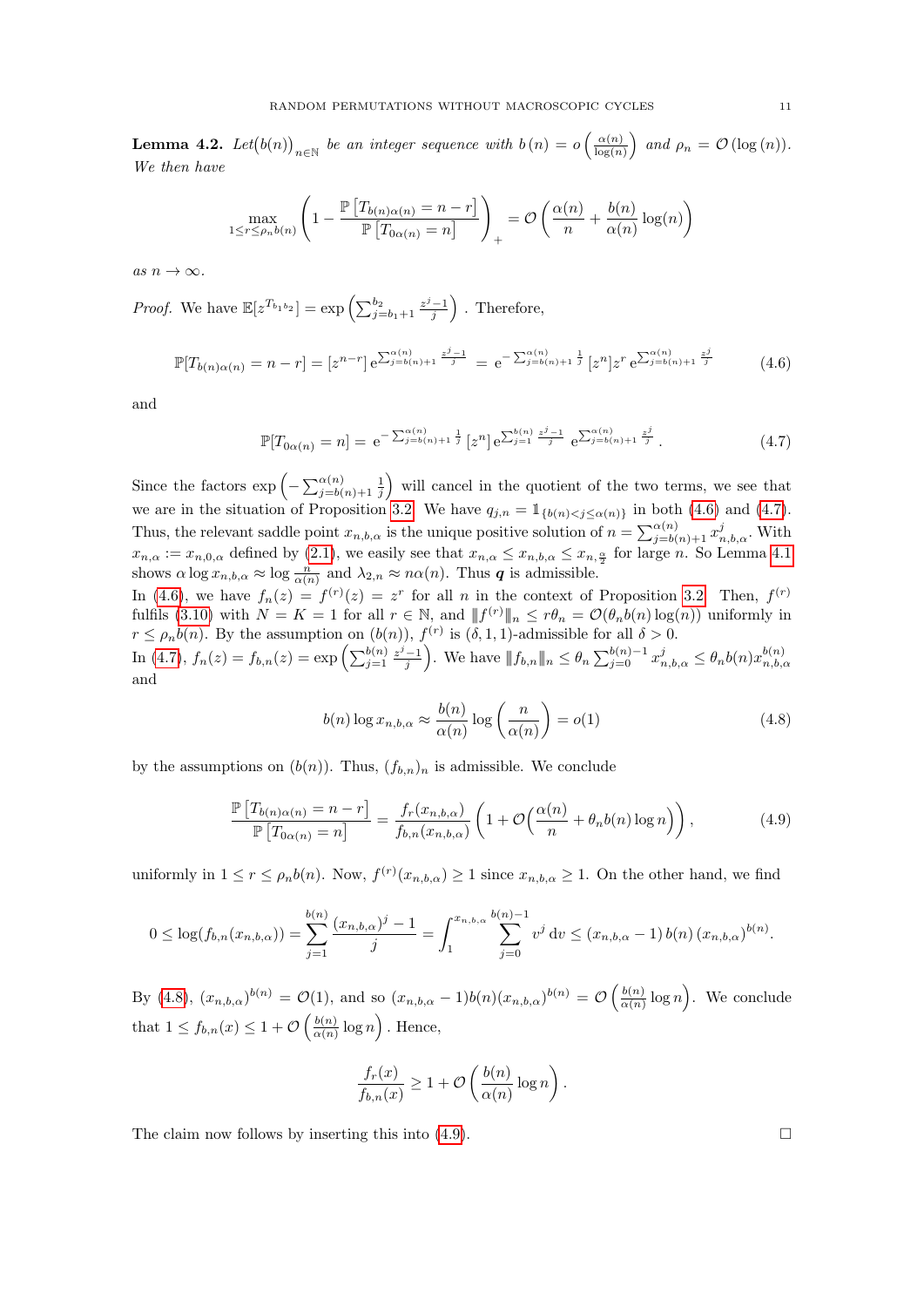4.3. Proof of Theorem [2.3.](#page-3-0) Write  $\mu_j := \mu_{m_j}$  and  $\tilde{C}_{m_j} := C_{m_j}^{(\mu_j)}$ . Let  $s_j \geq 0$ . We have

$$
\mathbb{E}\left[\exp\left(\sum_{j=1}^{k} s_j \tilde{C}_{m_j}\right)\right] = \sum_{l_1=0}^{\infty} \cdots \sum_{l_k=0}^{\infty} \exp\left(\sum_{j=1}^{k} s_j l_j\right) \mathbb{P}\left[\tilde{C}_{m_1} = l_1, \ldots, \tilde{C}_{m_k} = l_k\right]
$$

$$
= \frac{1}{Z} \sum_{l_1=0}^{\infty} \cdots \sum_{l_k=0}^{\infty} \prod_{j=1}^{k} \frac{\exp(s_j l_j + \mu_j)}{\mu_j^l} \mathbb{P}_{n,\alpha} \left[C_{m_1} = l_1, \ldots, C_{m_k} = l_k\right]
$$

$$
= \frac{\exp\left(\sum_{j=1}^{k} \mu_j\right)}{Z} \sum_{l_1=0}^{\infty} \cdots \sum_{l_k=0}^{\infty} \prod_{j=1}^{k} \exp[l_j(s_j - \log \mu_j)] \mathbb{P}_{n,\alpha} \left[C_{m_1} = l_1, \ldots, C_{m_k} = l_k\right]
$$

$$
= \frac{\exp\left(\sum_{j=1}^{k} \mu_j\right)}{Z} \mathbb{E}_{n,\alpha} \left[\exp\left(\sum_{j=1}^{k} (s_j - \log \mu_j) C_{m_j}\right)\right].
$$

Here, the normalization  $Z$  depends on n. By Equation [\(3.4\)](#page-5-4), the last expectation is given by  $Z_{n,\alpha}^{-1}\left[z^n\right]f_n(z)\exp\left(\sum_{i=1}^{\alpha(n)}\frac{z^i}{i}\right)$  $\left(\sum_{j=1}^k \left(e^{s_j-\log\mu_j}-1\right)\frac{z^{m_j}}{m_j}\right)$  $\left(\frac{z^{m_j}}{m_j}\right)$ . We are thus in the framework of Proposition [3.2,](#page-6-8) with  $q_{j,n} = \mathbb{1}_{\{j \leq \alpha(n)\}}$ . By Lemma [4.1,](#page-8-4) it only remains to check admissibility of  $(f_n)$ . For  $(3.10)$ , note that  $|f_n(z)| \leq \exp\left(\sum_{j=1}^k |e^{s_j - \log(\mu_j)} - 1|^{\frac{x_{n,\alpha}^j}{j}}\right)$  and

$$
\left| e^{s_j - \log(\mu_j)} - 1 \right| = \left( e^{s_j - \log(\mu_j)} - 1 \right) + 2 \left( 1 - e^{s_j - \log(\mu_j)} \right)_+ \le \left( e^{s_j - \log(\mu_j)} - 1 \right) + 2.
$$

Since  $\mu_j = \frac{x_{n,\alpha}^j}{m_j}$  by definition and  $K_0 = \sup\{\mu_j : n \in \mathbb{N}, j \leq k\} < \infty$  by assumption [\(2.6\)](#page-3-3), we get

<span id="page-11-0"></span>
$$
|f_n(z)| \le K_1 f_n(x_{n,\alpha}) \tag{4.10}
$$

if  $|z| = x_{n,\alpha}$ , for all  $s_k \geq 0$ , with  $K_1 = \exp(2kK_0)$ . For computing  $||f_n||_n$ , a direct calculation together with [\(4.10\)](#page-11-0) gives

$$
\left| \frac{f'_n(z)}{f_n(x_{n,\alpha})} \right| \le K_1 \sum_{j=1}^k \left| e^{s_j - \log(\mu_j)} - 1 \right| x_{n,\alpha}^{m_j - 1} \le K_1 \sum_{j=1}^k \left( \frac{e^{s_j}}{\mu_j} + 1 \right) \mu_j m_j \le K_1 \left( \sum_{j=1}^k e^{s_j} + kK_0 \right) \alpha.
$$

So,  $||f_n||_n \le K_1 \left( \sum_{j=1}^k e^{s_j} + kK_0 \right) \theta_n \alpha(n) = o(1)$ , and  $(f_n)$  is admissible. By Proposition [3.2,](#page-6-8) we obtain

$$
\mathbb{E}\left[\exp\left(\sum_{j=1}^k s_j \tilde{C}_{m_j}\right)\right] \sim \frac{\exp\left(\sum_{j=1}^k \mu_j\right)}{Z} f_n(x_{n,\alpha}) = \frac{\prod_{j=1}^k \exp\left(e^{s_j}\right)}{Z}.
$$

By setting  $s_j = 0$  for all j, we may deduce  $Z \to e^k$  as  $n \to \infty$ , and the claim is proved.

4.4. Proof of Theorem [2.4.](#page-3-1) We now turn to the case of diverging expectation. The following proposition states the most general result in this regime.

<span id="page-11-1"></span>**Proposition 4.3.** Let  $m_j : \mathbb{N} \to \mathbb{N}$  for  $1 \leq j \leq k$  such that  $m_j(n) \leq \alpha(n)$  and  $m_i(n) \neq m_j(n)$  for  $i \neq j$ . Further, let  $\mu_{m_j(n)}(n)$  as in [\(2.2\)](#page-1-5). If  $\mu_{m_j(n)}(n) \to \infty$  and  $\theta_n \frac{x_{n,\alpha}^{m_j(n)}}{\sqrt{\mu_{m_j(n)}(n)}} \to 0$  for all j, then  $\lim_{n\to\infty}\mathbb{E}_{n,\alpha}$  $\lceil$  $\left| \prod_{k=1}^{k} \right|$  $j=1$ exp  $\sqrt{ }$  $\left(s_j \frac{C_{m_j(n)} - \mu_{m_j(n)}(n)}{\sqrt{m_j(n)}\right)$  $\sqrt{\mu_{m_j(n)}(n)}$  $\setminus$  $\overline{1}$ 1  $=$  exp  $\sqrt{ }$  $\left(\sum_{k=1}^{k} x_k\right)$  $j=1$  $s_j^2$ 2  $\setminus$  $\overline{1}$ 

for all  $s_j \geq 0$  and with  $\theta_n$  as in [\(3.11\)](#page-6-2).

Note that Theorem 2.2 in [\[12\]](#page-18-22) shows that it is sufficient to compute the Laplace transform in Proposition [4.3](#page-11-1) for  $s_j \geq 0$  to prove Theorem [2.4.](#page-3-1)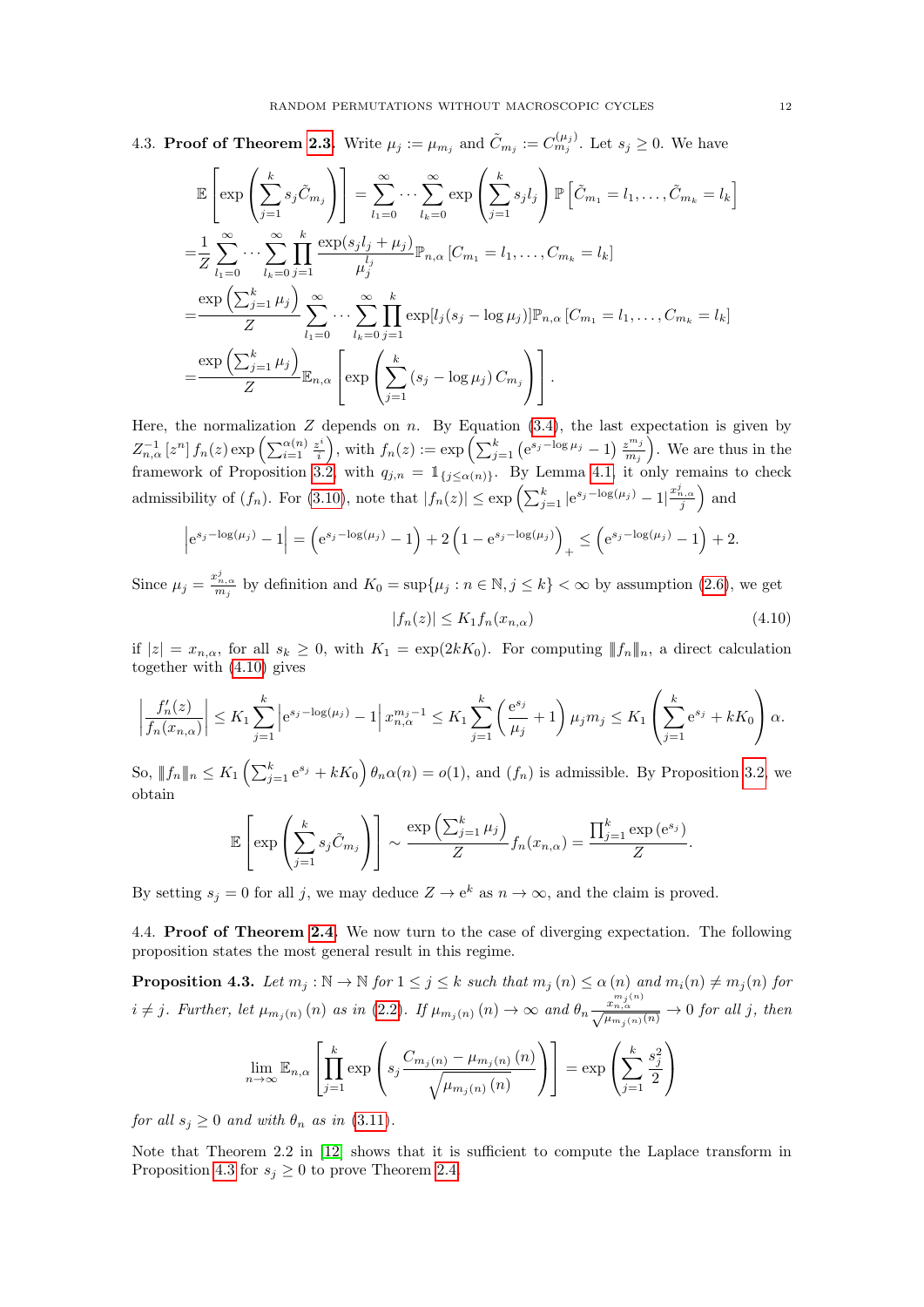*Proof.* Write  $\mu_j := \mu_{m_j(n)}(n)$ . Applying equation [\(3.4\)](#page-5-4) with  $s_k$  replaced by  $s_j/\sqrt{\mu_j}$ , we are in the framework of Proposition [3.2.](#page-6-8) Again  $q_{i,n} := \mathbb{1}_{\{i \leq \alpha(n)\}\,$ , so **q** is admissible, and

$$
f_n(z) = \exp\left[\sum_{j=1}^k \left(\exp\left(\frac{s_j}{\sqrt{\mu_j(n)}}\right) - 1\right) \frac{z^{m_j(n)}}{m_j(n)}\right] \exp\left(-\sum_{j=1}^k s_j \sqrt{\mu_j(n)}\right)
$$

For admissibility of  $(f_n)$ , we compute

$$
\sup_{z \in \partial B_{x_{n,\alpha}}(0)} \frac{|f'_n(z)|}{|f_n(|z|)|} \le \sum_{j=1}^k \left( \exp\left(\frac{s_j}{\sqrt{\mu_j(n)}}\right) - 1 \right) x_{n,\alpha}^{m_j(n)-1}.
$$

By our assumption on  $\mu_{m_j}(n)$ ,  $(f_n)$  is admissible and we may apply Proposition [3.2.](#page-6-8) Again the case  $s_j = 0$  for all j deals with the normalizing constant, and so, from

$$
f_n(x_{n,\alpha}) = \exp\left[\sum_{j=1}^k \left(\frac{s_j}{\sqrt{\mu_j(n)}} + \frac{s_j^2}{2\mu_j(n)} + \mathcal{O}\left(\frac{s_j^3}{(\mu_j(n))^{\frac{3}{2}}}\right)\right)\mu_j(n) - \sum_{j=1}^k s_j \sqrt{\mu_j(n)}\right]
$$

$$
= \exp\left[\sum_{j=1}^k \frac{s_j^2}{2}\right] \left(1 + \mathcal{O}\left(\sum_{j=1}^k \frac{1}{(\mu_j(n))^{\frac{1}{2}}}\right)\right) \to \exp\left[\sum_{j=1}^k \frac{s_j^2}{2}\right],
$$
we then conclude the claim.

*Proof of Theorem [2.4.](#page-3-1)* We check that we can apply Proposition [4.3.](#page-11-1) We have  $\mu_{m_i(n)}(n) \to \infty$  by assumption. Furthermore, we get with the definition of  $\mu_j$  in [\(2.2\)](#page-1-5) and Lemma [4.1](#page-8-4) that

$$
\frac{x_{n,\alpha}^{m_j(n)}}{\sqrt{\mu_j(n)}} = \sqrt{m_j(n) x_{n,\alpha}^{m_j(n)}} \leq \sqrt{\alpha(n) x_{n,\alpha}^{\alpha(n)}} = \mathcal{O}\left(\sqrt{n \log\left(\frac{n}{\alpha(n)}\right)}\right).
$$

Using the definition of  $\theta_n$  in [\(3.11\)](#page-6-2), we obtain

$$
\theta_n \frac{x_{n,\alpha}^{m_j(n)}}{\sqrt{\mu_j(n)}} = n^{-\frac{5}{12}} \alpha(n)^{-\frac{7}{12}} \frac{x_{n,\alpha}^{m_j(n)}}{\sqrt{\mu_j(n)}} = \mathcal{O}\left(n^{\frac{1}{12}} \alpha(n)^{-\frac{7}{12}} \log\left(\frac{n}{\alpha(n)}\right)\right) = o(1)
$$

since we assume there is a  $\delta > 0$  such that  $\frac{1}{\alpha(n)} = \mathcal{O}\left(n^{-\frac{1}{7}-\delta}\right)$ . The claim is proved.

<span id="page-12-4"></span>4.5. Proofs of Theorems [2.5](#page-3-2) and [2.6](#page-4-0) and Equation  $(2.10)$ . We begin with equation  $(3.5)$ , where we plug in  $s_i/\gamma(n)$  instead of  $s_i$  for a real-valued sequence  $(\gamma(n))_{n\in\mathbb{N}}$ . In the terms of Proposi-tion [3.2,](#page-6-8) this means that  $f_n = 1$  and  $q_{j,n} = e^{\sum_{l=i(j)}^m \frac{s_l}{\gamma(n)}}$  where  $i(j) := \min\{1 \leq l \leq m : b_{t_l}(n) \geq j\}.$ Intuitively, any index l with  $b_{t_l}(n) \geq j$  contributes a factor of  $\exp(s_l/\gamma(n))$  to  $q_{j,n}$  since the number of cycles of length j is counted in  $K_{b_{t_l}}(n)$  in this case. The saddle point of this problem is given by the unique positive solution  $x_n(s) := x_{n,\alpha,\gamma,\mathbf{t}}(s)$  of

<span id="page-12-1"></span>
$$
n = \sum_{i=0}^{m} e^{\sum_{l=i+1}^{m} \frac{s_l}{\gamma(n)}} \sum_{j=b_{t_i}(n)+1}^{b_{t_{i+1}}(n)} (x_n(s))^j.
$$
 (4.11)

Note that  $x_n(0) = x_{n,\alpha}$ . Lemmata [4.4](#page-12-0) and [4.5](#page-13-0) show that q is admissible and provide detailed information which will be useful for investigating the moment generating function more closely.

<span id="page-12-0"></span>**Lemma 4.4.** Let  $\gamma(n) \to \infty$  with  $\gamma(n) \ge \log(n)$  and  $\mathbf{t} = (t_i)_{1 \le i \le m}$  with  $0 = t_0 \le t_1 < ... < t_i <$  $... < t_m \leq t_{m+1} = 1$  and  $s_i \geq 0$  for all  $1 \leq i \leq m$ . Then

<span id="page-12-2"></span>
$$
\alpha(n) \log (x_n(s)) = \log \left( \frac{n}{\alpha(n)} \right) + \mathcal{O} \left( \frac{\log (\log (n))}{\log (n)} \right) \tag{4.12}
$$

locally uniformly in s. In particular,  $\lim_{n\to\infty} x_n(s) = 1$  locally uniformly in s.

*Proof.* Let  $\hat{x}_n(s)$  be the unique positive solution of  $n \exp\left(-\sum_{i=1}^m \frac{s_i}{\gamma(n)}\right) = \sum_{j=1}^{\alpha(n)} (\hat{x}_n(s))^j$ . Since  $s_i \geq 0$  for all i, comparing equations [\(2.1\)](#page-1-4) and [\(4.11\)](#page-12-1) yields

<span id="page-12-3"></span>
$$
\hat{x}_n(\mathbf{s}) \le x_n(\mathbf{s}) \le x_{n,\alpha(n)}.\tag{4.13}
$$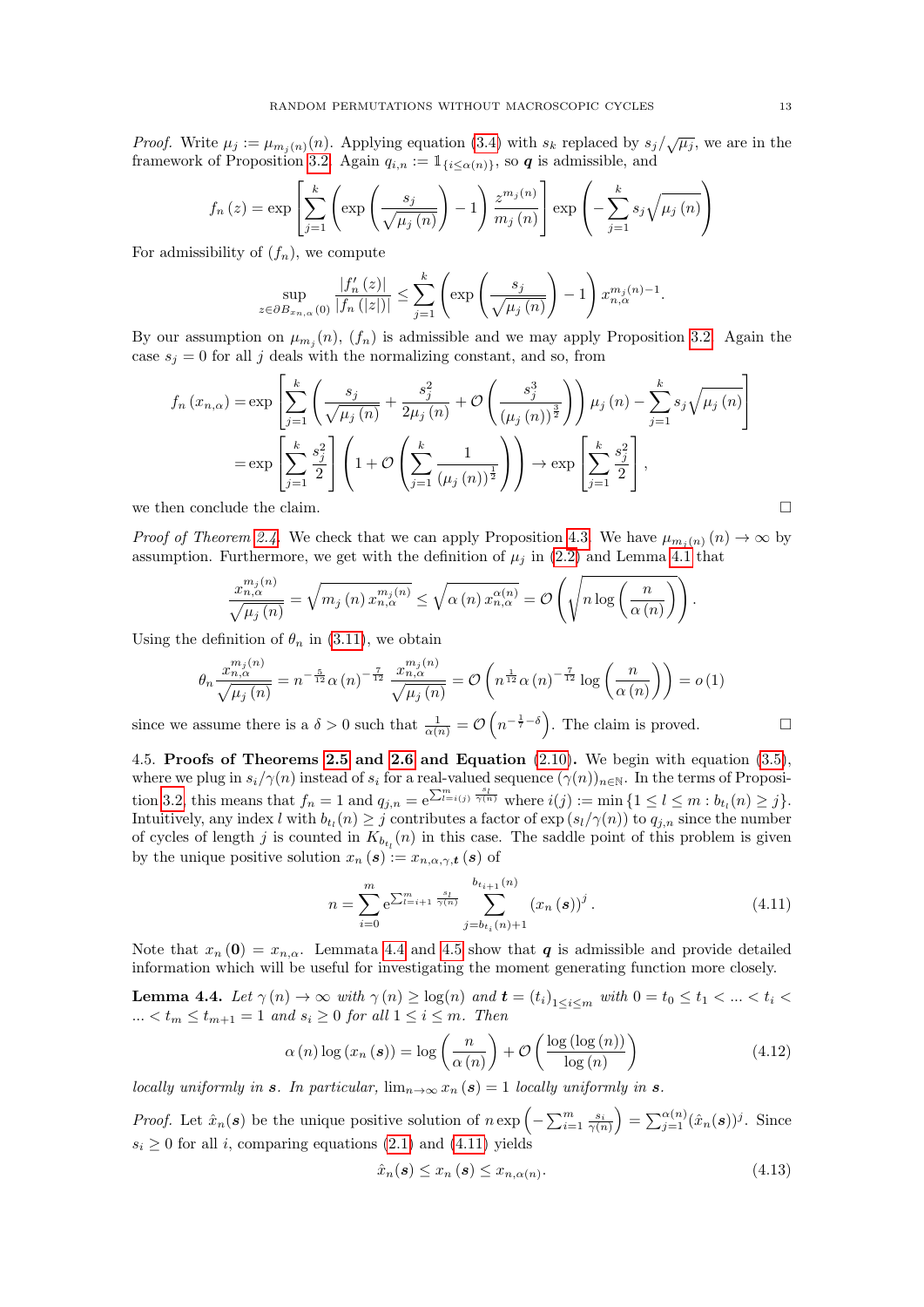By a slightly more general version of Lemma [4.1](#page-8-4) (cf. [\[21,](#page-18-13) Lemma 9]), we also have

$$
\alpha(n) \log(\hat{x}_n(\boldsymbol{s})) = \log \left( \frac{n \exp\left(-\sum_{i=1}^m \frac{s_i}{\gamma(n)}\right)}{\alpha(n)} \right) + \mathcal{O}\left(\frac{\log(\log(n))}{\log(n)}\right)
$$

$$
= \log \left(\frac{n}{\alpha(n)}\right) + \mathcal{O}\left(\frac{\log(\log(n))}{\log(n)}\right) \tag{4.14}
$$

locally uniformly in s due to  $\gamma(n) \to \infty$ . Equation [\(4.12\)](#page-12-2) then follows from [\(4.13\)](#page-12-3) together with Lemma [4.1](#page-8-4) and equation [\(4.14\)](#page-13-1).

<span id="page-13-0"></span>**Lemma 4.5.** Let  $\gamma(n) \to \infty$  with  $\gamma(n) \ge \log(n)$  and  $\mathbf{t} = (t_1, ..., t_m)^T$  with  $0 \le t_1 < ... < t_m \le 1$ for  $m \in \mathbb{N}$ . Then, locally uniformly in  $\mathbf{s} = (s_1, ..., s_m)^T \in [0, \infty)^m$ ,

<span id="page-13-1"></span>
$$
\lambda_{2,n} = n\alpha(n) + \mathcal{O}\left(\frac{n\alpha(n)}{\log(n)}\right).
$$

*Proof.* W.l.o.g., let  $0 < t_1 < 1$  and  $m = 1$ . As the following calculations will show, larger values of  $m$  pose no particular problem since they only produce additional terms of similar structure and  $b_{t_k}(n) \sim \alpha(n)$  for all  $k \geq 1$  in this case. Moreover, let  $x := x_{n,\alpha,\gamma,t}(s)$ . Then, using that  $\gamma(n) \geq \log(n)$ , we obtain

$$
\lambda_{2,n} = e^{\frac{s_1}{\gamma(n)}} \sum_{j=1}^{b_{t_1}(n)} jx^j + \sum_{j=b_{t_1}(n)+1}^{\alpha(n)} jx^j = \left(\sum_{j=1}^{\alpha(n)} jx^j\right) \left(1 + \mathcal{O}\left(\frac{1}{\log(n)}\right)\right)
$$

$$
= \left(\alpha(n)\frac{x^{\alpha(n)+1}}{x-1} - \frac{x(x^{\alpha(n)}-1)}{(x-1)^2}\right) \left(1 + \mathcal{O}\left(\frac{1}{\log(n)}\right)\right).
$$

Since  $x \to 1$  as  $n \to \infty$ , we have  $x - 1 = \log(x) + \mathcal{O}((x - 1)^2)$ . Using this together with Lemma [4.4](#page-12-0) completes the proof.

Having proved that  $q$  is admissible, Proposition [3.2](#page-6-8) yields, for  $\gamma(n) \ge \log(n)$ ,  $\boldsymbol{t} = (t_1, ..., t_m)^T$  and fixed  $s = (s_1, ..., s_m)^T \in [0, \infty)^m$ ,

$$
M_{n,\gamma}(\mathbf{s}) := \mathbb{E}_{n,\alpha} \left[ \exp \left( \sum_{i=1}^m \frac{s_i}{\gamma(n)} K_{b_{t_i}(n)} \right) \right] = \frac{1}{Z_{n,\alpha}} \frac{1}{\sqrt{2\pi n\alpha(n)}} \exp \left[ h_n(\mathbf{s}) \right] \left( 1 + o(1) \right),
$$

where  $Z_{n,\alpha}$  is the normalizing constant in [\(3.3\)](#page-5-6) such that  $M_{n,\gamma}(0) = 1$  and

$$
h_n(s) := h_{n,\alpha,\gamma,\mathbf{t}}(s) := \sum_{i=0}^m e^{\sum_{l=i+1}^m \frac{s_l}{\gamma(n)}} \sum_{j=b_{t_i}(n)+1}^{b_{t_{i+1}}(n)} \frac{(x_{n,\alpha,\gamma,\mathbf{t}}(s))^j}{j} - n \log (x_{n,\alpha,\gamma,\mathbf{t}}(s)) \,. \tag{4.15}
$$

The next step is to extract more information by investigating the functions  $h_n$ . The proofs will rest on a Taylor expansion of  $h_n$  about 0, so we need expressions and asymptotics for the derivatives of  $h_n$ . We will prove in Section [4.6](#page-16-0) for  $\gamma(n) \geq \log(n)$ :

- (i)  $s \mapsto h_n(s)$  is infinitely often differentiable,
- (ii)  $\partial_{s_i} h_n(0) = \frac{1}{\gamma(n)} \sum_{j=1}^{b_{t_i}(n)}$  $j=1$  $\frac{x_{n,\alpha}^j}{j} = t_i \frac{n}{\gamma(n)\alpha(n)} (1+o(1)),$
- (iii)  $\partial_{s_{i_2}} \partial_{s_{i_1}} h_n(\mathbf{0}) = t_{i_2} (1 t_{i_1}) \frac{n}{(\gamma(n))^2 \alpha(n)} (1 + o(1))$  for  $i_2 \leq i_1$ ,
- (iv)  $\partial_{s_{i_2}} \partial_{s_{i_1}} h_n(s) = \mathcal{O}\left(\frac{n}{(\gamma(n))^2 \alpha(n)}\right)$  locally uniformly in s,
- (v)  $\partial_{s_{i_3}} \partial_{s_{i_2}} \partial_{s_{i_1}} h_n(s) = \mathcal{O}\left(\frac{n}{(\gamma(n))^3 \alpha(n)}\right)$  locally uniformly in s.

Due to  $M_{n, \gamma}(\mathbf{0}) = 1$ , for fixed s we therefore arrive at

<span id="page-13-4"></span><span id="page-13-2"></span>
$$
M_{n,\gamma}(\boldsymbol{s}) = \exp\left(\nabla h_n(\boldsymbol{0}) \cdot \boldsymbol{s} + \mathcal{O}\left(\frac{n}{\gamma^2 \alpha} |\boldsymbol{s}|^2\right)\right) (1 + o(1)) \tag{4.16}
$$

and

<span id="page-13-3"></span>
$$
M_{n,\gamma}(\boldsymbol{s}) = \exp\left(\nabla h_n(\boldsymbol{0}) \cdot \boldsymbol{s} + \frac{1}{2} \left\langle \boldsymbol{s}, H_{h_n}(\boldsymbol{0}) \boldsymbol{s} \right\rangle + \mathcal{O}\left(\frac{n}{\gamma^3 \alpha} \left| \boldsymbol{s} \right|^3 \right)\right) (1 + o(1)). \tag{4.17}
$$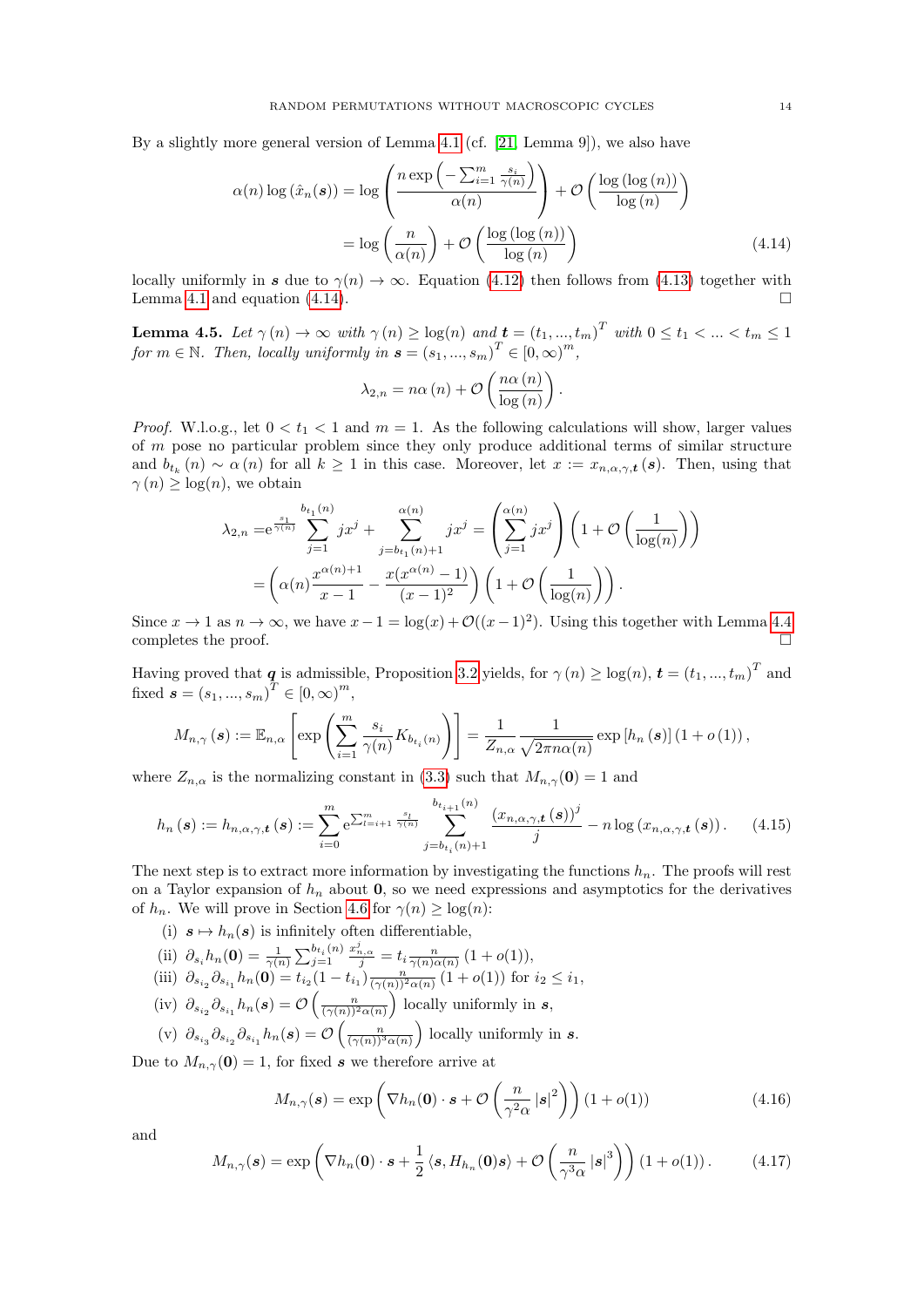So, by equation [\(4.16\)](#page-13-2),

<span id="page-14-0"></span>
$$
\lim_{n \to \infty} \mathbb{E}_{n,\alpha} \left[ \exp \left( \sum_{i=1}^m \frac{s_i}{n/\alpha(n)} K_{b_{t_i}(n)} \right) \right] = \lim_{n \to \infty} M_{n, \frac{n}{\alpha(n)}}(s) = \exp \left( \sum_{i=1}^m s_i t_i \right), \tag{4.18}
$$

and, by equation [\(4.17\)](#page-13-3),

<span id="page-14-1"></span>
$$
\lim_{n \to \infty} \mathbb{E}_{n,\alpha} \left[ \exp \left( \sum_{i=1}^{m} \frac{s_i}{\sqrt{n/\alpha(n)}} \left( K_{b_{t_i}(n)} - \sum_{j=1}^{b_{t_i}(n)} \frac{x_{n,\alpha}^j}{j} \right) \right) \right]
$$
\n
$$
= \lim_{n \to \infty} M_{n,\sqrt{n/\alpha(n)}}(s) \exp \left( -\nabla h_n(\mathbf{0}) \cdot s \right) = \exp \left( \frac{1}{2} \left\langle s, A(t) \, s \right\rangle \right),
$$
\n(4.19)

where  $A(t) = (A_{i_1,i_2})$  is symmetric with  $A_{i_1,i_2} = t_{i_2} (1-t_{i_1})$  for  $i_2 \leq i_1$ . Note that  $A(t)$  is the covariance matrix of the Brownian bridge. We can now give the

*Proof of Theorem [2.5.](#page-3-2)* We apply arguments of the proof of Corollary 3.4 in [\[13\]](#page-18-23). Let  $\epsilon > 0$  and choose  $0 = t_0 < t_1 < ... < t_l = 1$  such that  $t_{j+1} - t_j < \frac{\epsilon}{2}$ . Then, due to monotonicity,  $\left| \frac{K_{b_t(n)}}{n/\alpha(n)} - t \right| >$  $\overline{\phantom{a}}$  $\epsilon$  for some  $t \in [0, 1]$  implies the existence of an index j such that  $\left. \frac{K_{b_{t_j}(n)}}{n/\alpha(n)} - t_j \right|$  $> \frac{\epsilon}{2}$ . Then,

$$
\mathbb{P}_{n,\alpha}\left[\sup_{t\in[0,1]}\left|\frac{K_{b_t(n)}}{n/\alpha(n)}-t\right|>\epsilon\right] \leq \sum_{j=1}^l \mathbb{P}_{n,\alpha}\left[\left|\frac{K_{b_{t_j}(n)}}{n/\alpha(n)}-t_j\right|>\frac{\epsilon}{2}\right] \xrightarrow{n\to\infty} 0\tag{4.20}
$$

by equations [\(4.18\)](#page-14-0) and [\(4.19\)](#page-14-1).

Equation [\(4.19\)](#page-14-1) establishes the convergence of the finite-dimensional distributions of the fluctuations to those of the Brownian bridge. In order to show that, under  $\mathbb{P}_{n,\alpha}$ , the fluctuations  $(L_t(n))_{t\in[0,1]}$  defined in [\(2.11\)](#page-4-3) converge as a process to the Brownian bridge, we also have to prove tightness. We will apply the criterion that there are  $N \in \mathbb{N}, c > 0$ , and a nondecreasing continuous function  $H$  on [0, 1] such that

<span id="page-14-4"></span>
$$
\mathbb{E}_{n,\alpha}\left[ \left| L_t\left( n \right) - L_{t_1}\left( n \right) \right|^2 \left| L_{t_2}\left( n \right) - L_t\left( n \right) \right|^2 \right] \leq c \left| H(t_2) - H(t_1) \right|^2 \tag{4.21}
$$

for all  $0 \le t_1 \le t \le t_2 \le 1$  and all  $n \ge N$ , which is an instance of [\[10,](#page-18-24) Equation (13.14)].

<span id="page-14-3"></span>**Proposition 4.6.** The sequence of processes  $(L_t(n))_{t\in[0,1]}$  under  $\mathbb{P}_{n,\alpha}$  is tight in  $\mathcal{D}[0,1]$ .

In this paper we only prove tightness of  $(L_t(n))_{t\in[\delta,1]}$  for  $0<\delta<1$  since the proof of the general case (in particular suitably generalizing Lemma [4.7](#page-14-2) below) is very technical. The main reason for this is that one has to deal with the divergence of  $(\log(t))' = \frac{1}{t}$  as  $t \to 0$  in the definition of  $b_t(n)$ . The proof of the general statement can be found in [\[23,](#page-18-18) Theorem 2.7.5]. We are going to need

<span id="page-14-2"></span>**Lemma 4.7.** Let  $0 < \delta < 1$ . Then there are  $N \in \mathbb{N}$  and  $c > 0$  such that

$$
\sum_{j=b_{t_1}(n)+1}^{b_{t_2}(n)} \frac{x_{n,\alpha}^j}{j} \le c \frac{n}{\alpha(n)} (t_2 - t_1)
$$

for all  $n \geq N$  and  $\delta \leq t_1 < t_2 \leq 1$  satisfying  $b_{t_2}(n) - b_{t_1}(n) \geq 2$ .

*Proof.* The definition of  $b_t(n)$  in [\(2.7\)](#page-3-4) implies that there exists  $N_1$  such that  $b_\delta(n) \ge \alpha(n)/2$  for all  $n \geq N_1$ . Similarly  $\delta \leq t_1 < t_2$  implies  $b_{\delta}(n) \leq b_{t_1}(n) < b_{t_2}(n)$ . Thus we get

$$
\sum_{j=b_{t_1}(n)+1}^{b_{t_2}(n)} \frac{x_{n,\alpha}^j}{j} \leq \frac{1}{b_{t_1}(n)} x_{n,\alpha}^{b_{t_1}(n)+1} \sum_{j=0}^{b_{t_2}(n)-b_{t_1}(n)-1} x_{n,\alpha}^j \leq \frac{2}{\alpha(n)} x_{n,\alpha}^{\alpha(n)+1} \frac{x_{n,\alpha}^{b_{t_2}(n)-b_{t_1}(n)}-1}{x_{n,\alpha}-1}.
$$

Inserting the definition of  $b_{t_1}(n)$  and  $b_{t_2}(n)$  then gives

$$
\sum_{j=b_{t_1}(n)+1}^{b_{t_2}(n)} \frac{x_{n,\alpha}^j}{j} \le \frac{2}{\alpha(n)} x_{n,\alpha}^{\alpha(n)+1} \frac{\exp\left(\log(x_{n,\alpha})\left[\frac{\alpha(n)(\log(t_2)-\log(t_1))}{\log(n/\alpha(n))}+1\right]\right)-1}{x_{n,\alpha}-1}.
$$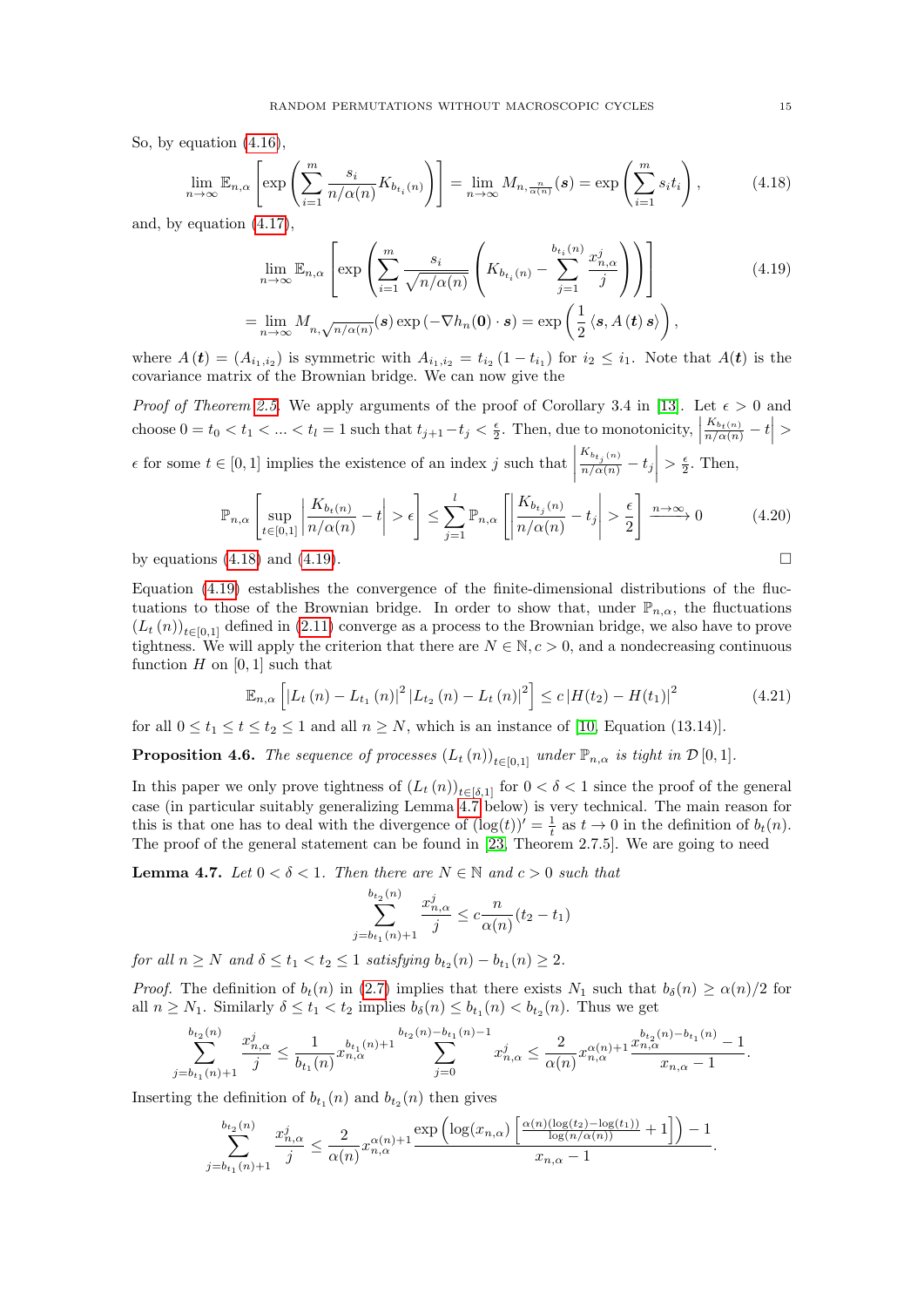By Lemma [4.1,](#page-8-4)  $\log(x_{n,\alpha}) \frac{\alpha(n)}{\log(n/\alpha(n))} \to 1$  as  $n \to \infty$ . Moreover,  $\log(t_2) - \log(t_1) \leq \delta^{-1}(t_2 - t_1) \leq \delta^{-1}$ and  $\alpha(n)(\log(n/\alpha(n)))^{-1}(\log(t_2) - \log(t_1)) \geq 1$  by assumption. Hence, there are  $N \geq N_1, c_1 > 0$ such that

$$
\exp\left(\log(x_{n,\alpha})\left[\frac{\alpha(n)(\log(t_2) - \log(t_1))}{\log(n/\alpha(n))} + 1\right]\right) \le 1 + c_1(\log(t_2) - \log(t_1)) \le 1 + \frac{c_1}{\delta}(t_2 - t_1).
$$

Thus, by Lemma [4.1,](#page-8-4)

$$
\sum_{j=b_{t_1}(n)+1}^{b_{t_2}(n)} \frac{x_{n,\alpha}^j}{j} \le \frac{2c_1}{\delta} \frac{1}{\alpha(n)} \frac{x_{n,\alpha}^{\alpha(n)+1}}{x_{n,\alpha}-1} (t_2 - t_1) \le c \frac{n}{\alpha(n)} (t_2 - t_1)
$$

for some  $c > 0$ .

*Proof of Proposition [4.6.](#page-14-3)* We prove equation [\(4.21\)](#page-14-4) with  $H = id$  for  $\delta \le t_1 \le t \le t_2$ . By definition,

$$
I_{n} = \mathbb{E}_{n,\alpha} \left[ \left| L_{t}(n) - L_{t_{1}}(n) \right|^{2} \left| L_{t_{2}}(n) - L_{t}(n) \right|^{2} \right]
$$
  
=  $\mathbb{E}_{n,\alpha} \left[ \left( \frac{K_{b_{t}(n)} - K_{b_{t_{1}}(n)} - \sum_{j=b_{t_{1}}(n)+1}^{b_{t}(n)} \frac{x_{n,\alpha}^{j}}{j}}{\sqrt{n/\alpha(n)}} \right)^{2} \left( \frac{K_{b_{t_{2}}(n)} - K_{b_{t}(n)} - \sum_{j=b_{t}(n)+1}^{b_{t_{2}}(n)} \frac{x_{n,\alpha}^{j}}{j}}{\sqrt{n/\alpha(n)}} \right)^{2} \right].$  (4.22)

We only have to deal with  $t_1, t_2$  such that  $b_{t_2}(n) - b_{t_1}(n) \geq 2$  because  $I_n = 0$  otherwise. Consider the moment generating function

$$
F_n(s_1, s_2) := \mathbb{E}_{n, \alpha} \left[ \exp \left( s_1 \frac{K_{b_t(n)} - K_{b_{t_1}(n)}}{\sqrt{n/\alpha(n)}} + s_2 \frac{K_{b_{t_2}(n)} - K_{b_t(n)}}{\sqrt{n/\alpha(n)}} \right) \right]
$$
  
=  $\frac{1}{Z_{n, \alpha}} \left[ z^n \right] \exp \left( \sum_{j=1}^{b_{t_1}(n)} \frac{z^j}{j} + e^{\sqrt{\frac{\alpha(n)}{n}} s_1} \sum_{j=b_{t_1}(n)+1}^{b_t(n)} \frac{z^j}{j} + e^{\sqrt{\frac{\alpha(n)}{n}} s_2} \sum_{j=b_t(n)+1}^{b_{t_2}(n)} \frac{z^j}{j} + \sum_{j=b_{t_2}(n)+1}^{\alpha(n)} \frac{z^j}{j} \right).$ 

Then  $F_n$  is differentiable and

<span id="page-15-1"></span>
$$
\mathbb{E}_{n,\alpha} \left[ \left( \frac{K_{b_t(n)} - K_{b_{t_1}(n)}}{\sqrt{n/\alpha(n)}} \right)^{m_1} \left( \frac{K_{b_{t_2}(n)} - K_{b_t(n)}}{\sqrt{n/\alpha(n)}} \right)^{m_2} \right] = \partial_{s_1}^{m_1} \partial_{s_2}^{m_2} F_n \left( s_1, s_2 \right) \Big|_{(s_1, s_2) = 0} \tag{4.23}
$$

holds. By linearity of the expectation, we can expand the product in equation  $(4.22)$  and then apply Equation [\(4.23\)](#page-15-1) to each summand. A calculation then yields

$$
I_n = \frac{\alpha (n)^2}{Z_{n,\alpha} n^2} \left[ z^n \right] \left[ G_{n,t_1,t} \left( z \right) G_{n,t,t_2} \left( z \right) \exp \left( \sum_{j=1}^{\alpha (n)} \frac{z^j}{j} \right) \right],
$$

where

$$
G_{n,t_1,t}(z) := \left(\sum_{j=b_{t_1}(n)+1}^{b_t(n)} \frac{z^j - x_{n,\alpha}^j}{j}\right)^2 + \sum_{j=b_{t_1}(n)+1}^{b_t(n)} \frac{z^j}{j}
$$

<span id="page-15-0"></span>.

The additional terms of the form  $\sum_{j=b_{t_1}(n)+1}^{b_t(n)} \frac{z^j}{j}$  $\frac{z^j}{j}$  result from the product rule when calculating the second derivative with respect to the same variable  $s_1$ . We now proceed as in the proof of Proposition [3.2](#page-6-8) with  $q_{j,n} = \mathbb{1}_{\{j \leq \alpha(n)\}}$ , which is admissible. The functions  $G_{n,t_1,t}(z) G_{n,t,t_2}(z)$ would play the role of  $f_n$ , but they only satisfy (i) and (ii) (by Lemma [4.8\)](#page-16-1). Since (iii) does in general not hold, we will have to make some adaptations. As in the proof of Proposition [3.2,](#page-6-8) by Cauchy's integral formula, we write  $I_n$  as a contour integral along  $\partial B_{x_{n,\alpha}}(0)$  and introduce the function  $g_n(\theta) = \sum_{j=1}^{\alpha(n)} x_{n,\alpha}^j \frac{e^{ij\theta}-1}{j}$ . We then arrive at the expression

$$
I_n = \frac{\alpha (n)^2}{Z_{n,\alpha} n^2} \frac{\exp \left( \sum_{j=1}^{\alpha (n)} \frac{x_{n,\alpha}^j}{j} \right)}{2\pi x_{n,\alpha}^n} \int_{-\pi}^{\pi} G_{n,t_1,t} \left( x_{n,\alpha} e^{i\theta} \right) G_{n,t,t_2} \left( x_{n,\alpha} e^{i\theta} \right) \exp \left( g_n \left( \theta \right) \right) d\theta.
$$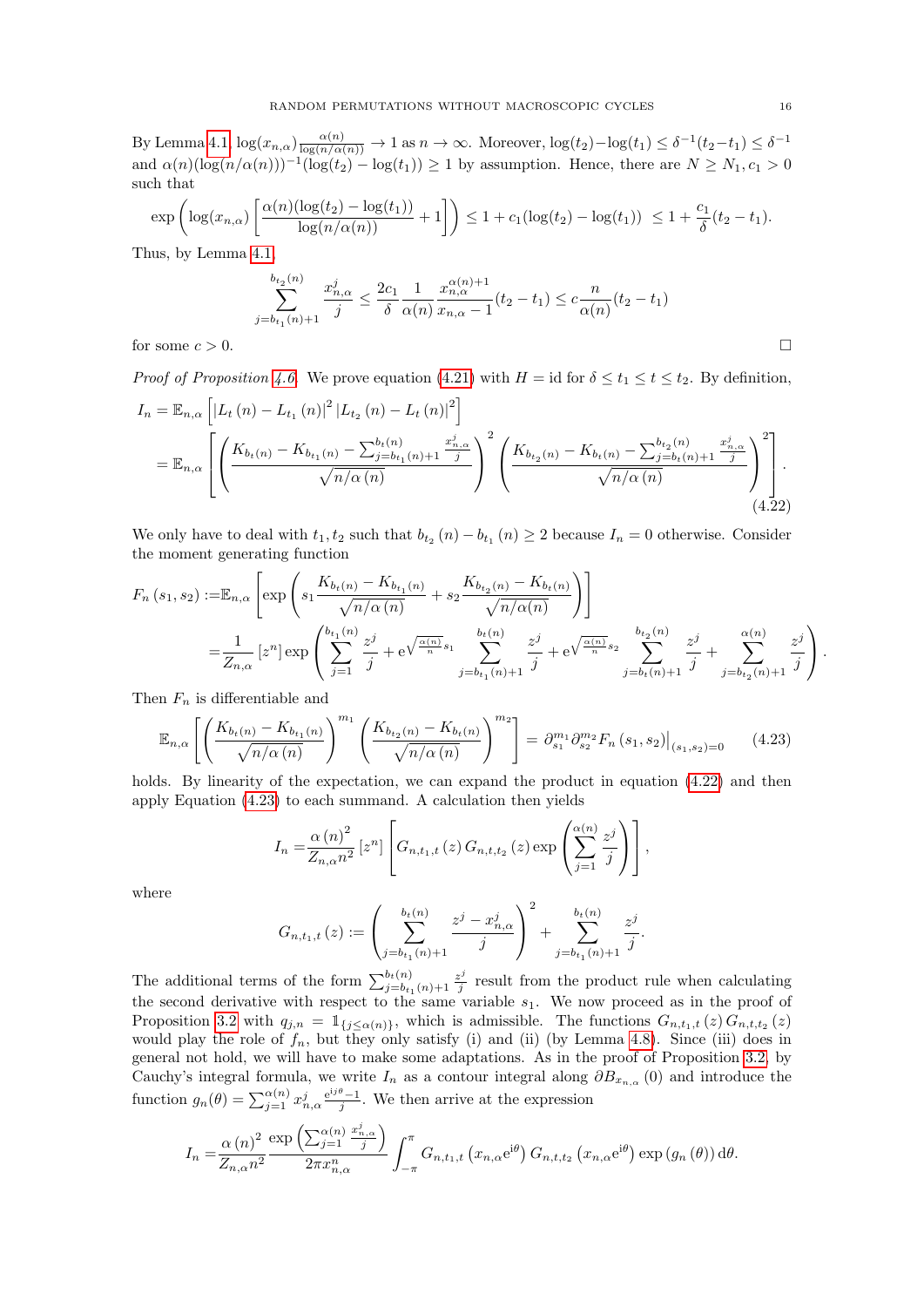We also split the integral into two parts. The main contribution is again due to the interval  $[-\theta_n, \theta_n]$ . By Lemma [4.8,](#page-16-1) literally retracing the steps in the proof of Proposition [3.2](#page-6-8) shows that

$$
\frac{\alpha(n)^2}{Z_{n,\alpha}n^2} \frac{\exp\left(\sum_{j=1}^{\alpha(n)} \frac{x_{n,\alpha}^j}{j}\right)}{2\pi x_{n,\alpha}^n} \int_{\pi \geq |\theta| > \theta_n} G_{n,t_1,t}\left(x_{n,\alpha} e^{i\theta}\right) G_{n,t,t_2}\left(x_{n,\alpha} e^{i\theta}\right) \exp\left(g_n\left(\theta\right)\right) d\theta
$$

vanishes faster than any power of  $1/n$ . It poses no problem due to  $t_2 - t_1 \geq \log(n/\alpha(n))/\alpha(n)$ . For  $|\theta| \leq \theta_n$ , apply  $|e^{i j \theta} - 1| \leq c_1 j \theta$  for some  $c_1 > 0$  for all j and  $|e^{i j \theta}| = 1$ . Then there is  $c_2 > 0$ such that

$$
\begin{aligned}\n& \left| G_{n,t_1,t} \left( x_{n,\alpha} e^{i\theta} \right) G_{n,t,t_2} \left( x_{n,\alpha} \right) \right| \\
& \leq c_2 \left( \left( \theta \sum_{j=b_{t_1}(n)+1}^{b_t(n)} x_{n,\alpha}^j \right)^2 + \sum_{j=b_{t_1}(n)+1}^{b_t(n)} \frac{x_{n,\alpha}^j}{j} \right) \left( \left( \theta \sum_{j=b_t(n)+1}^{b_{t_2}(n)} x_{n,\alpha}^j \right)^2 + \sum_{j=b_t(n)+1}^{b_{t_2}(n)} \frac{x_{n,\alpha}^j}{j} \right)\n\end{aligned}
$$

for all *n*. Due to equation [\(3.16\)](#page-7-0), we have  $|\exp(g_n(\theta))| \le c_3 \exp\left(-\frac{\lambda_{2,n}}{2} \theta^2\right)$  for some  $c_3 > 0$  and all  $|\theta| \leq \theta_n$  if n is large enough. By substituting  $v = \sqrt{\lambda_{2,n}}\theta$ , we therefore obtain

$$
\left| \int_{-\theta_n}^{\theta_n} \theta^k \exp\left(g_n\left(\theta\right)\right) d\theta \right| \leq c_4 \lambda_{2,n}^{-\frac{k+1}{2}}
$$

for some  $c_4 > 0$  and  $0 \leq k \leq 4$  because of the moments of the normal distribution. By linearity of the integral as well as the definition of  $Z_{n,\alpha}$  and Lemmata [4.5](#page-13-0) and [4.7,](#page-14-2) we conclude

$$
I_n \leq c' \left[ (t - t_1)^2 + t - t_1 \right] \left[ (t_2 - t)^2 + (t_2 - t) \right] \leq c (t_2 - t_1)^2
$$

for some  $c', c > 0$  and n large enough. The last step holds due to  $\delta \le t_1 \le t \le t_2 \le 1$ .

<span id="page-16-0"></span>4.6. Properties of  $h_n$ . This section provides the proofs for five properties of  $h_n$  and its derivatives stated in Section [4.5.](#page-12-4) We are going to need the asymptotics presented in

<span id="page-16-1"></span>Lemma 4.8. Let  $0 < t \leq 1$ . Then,

$$
\sum_{j=1}^{b_t(n)} x_{n,\alpha}^j \sim tn \ \text{and} \sum_{j=1}^{b_t(n)} \frac{x_{n,\alpha}^j}{j} \sim t \frac{n}{\alpha(n)} \tag{4.24}
$$

hold.

*Proof.* Since  $x_{n,\alpha} > 1$ , we have

$$
\int_0^{b_t(n)} x_{n,\alpha}^v dv \le \sum_{j=1}^{b_t(n)} x_{n,\alpha}^j \le \int_1^{b_t(n)+1} x_{n,\alpha}^v dv \sim \int_0^{b_t(n)} x_{n,\alpha}^v dv \tag{4.25}
$$

by Lemma [4.1.](#page-8-4) It therefore remains to be shown that  $\int_0^{b_t(n)} x_{n,\alpha}^v dv = \frac{(x_{n,\alpha})^{b_t(n)} - 1}{\log(x_{n,\alpha})} \sim tn$ . Since  $0 < \frac{b_t(n)}{\alpha(n)} \leq 1$  for *n* large enough, the first claim follows from equation [\(4.25\)](#page-16-2) and

$$
(x_{n,\alpha})^{b_t(n)} = \left[ (x_{n,\alpha})^{\alpha(n)} \right]^{\frac{b_t(n)}{\alpha(n)}} \sim \exp\left[ \frac{b_t(n)}{\alpha(n)} \log\left( \frac{n}{\alpha(n)} \log\left( \frac{n}{\alpha(n)} \right) \right) \right] \sim t \frac{n}{\alpha(n)} \log\left( \frac{n}{\alpha(n)} \right),
$$

which holds due to Lemma [4.1.](#page-8-4) It was proved in Proposition 4.8 in [\[6\]](#page-18-17) that  $\sum_{j=1}^{\alpha(n)}$  $rac{x_{n,\alpha}^j}{j} \sim \frac{n}{\alpha(n)}.$ Consider  $\sum_{j=1}^{b_t(n)}$  $rac{x_{n,\alpha}^j}{j} = \sum_{j=1}^{\alpha(n)}$  $\frac{x_{n,\alpha}^j}{j}-\sum_{j=b_t(n)+1}^{\alpha(n)}$  $\frac{x_{n,\alpha}^j}{j}$ . Due to  $b_t(n) \sim \alpha(n)$  and the first claim,

$$
\frac{1}{\alpha(n)} \sum_{j=b_t(n)+1}^{\alpha(n)} x_{n,\alpha}^j \le \sum_{j=b_t(n)+1}^{\alpha(n)} \frac{x_{n,\alpha}^j}{j} \le \frac{1}{b_t(n)+1} \sum_{j=b_t(n)+1}^{\alpha(n)} x_{n,\alpha}^j
$$

yields the second claim.

<span id="page-16-2"></span>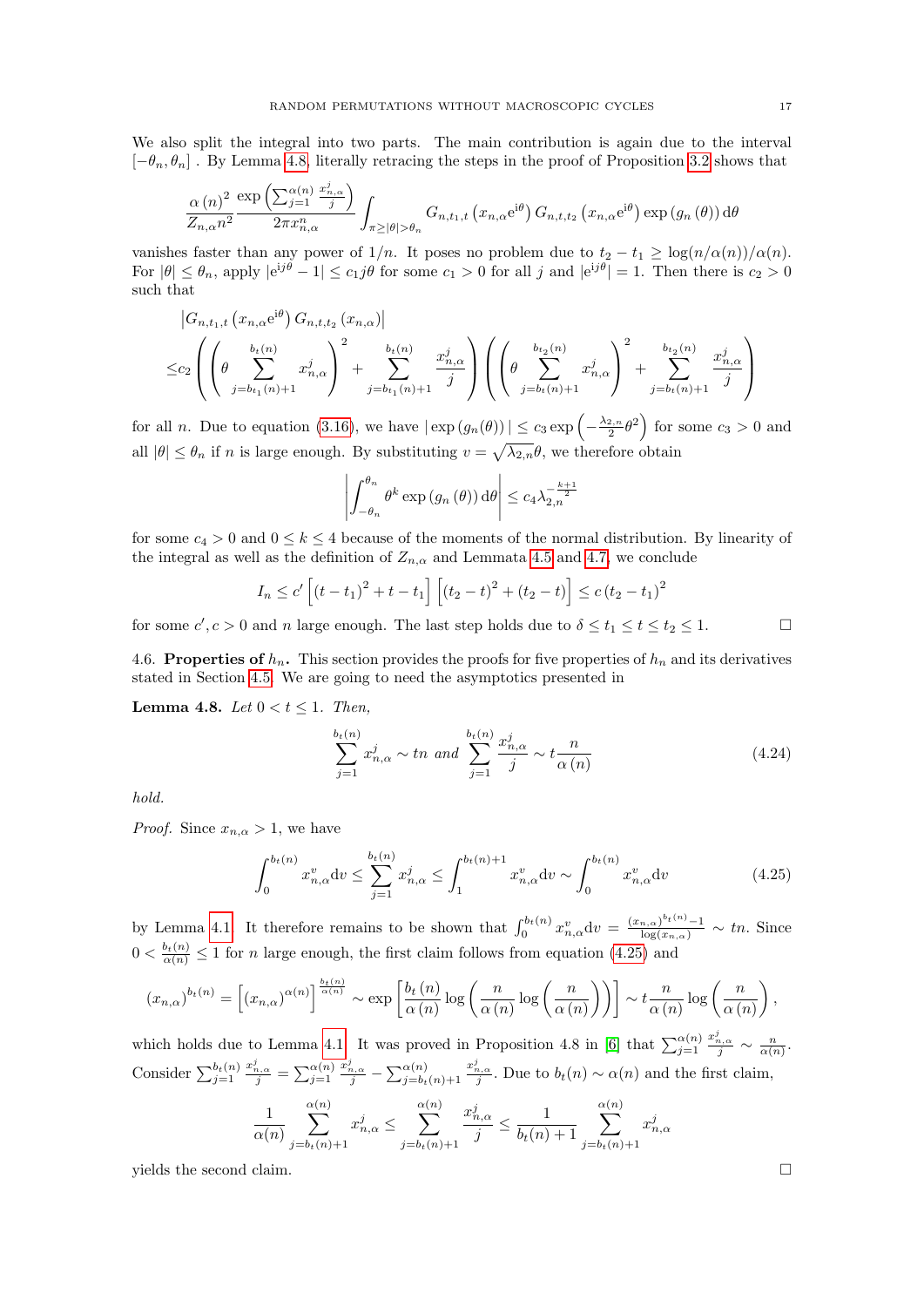Let  $\gamma(n) \geq \log(n)$ ,  $\mathbf{t} = (t_1, ..., t_m)^T$  for  $m \in \mathbb{N}$  and  $h_n(\mathbf{s})$  as in [\(4.15\)](#page-13-4) throughout this section. Set further  $t_0 = 0$  and  $t_{m+1} = 1$ . Property (i), which states that  $h_n$  is infinitely often differentiable in s, follows from the differentiability of the saddle point  $x_{n,\alpha,\gamma,t}$  which can be shown by applying the implicit function theorem to the function  $F(s, x) = \sum_{i=0}^{m} \sum_{j=b_{t_i}(n)+1}^{b_{t_{i+1}}(n)} \left[ exp \left( \sum_{l=i+1}^{m} \frac{s_l}{\gamma(n)} \right) x \right]^j - n$ , see [\(4.11\)](#page-12-1). So we can compute the derivatives of  $h_n$ .

Fix  $i_3 \leq i_2 \leq i_1$  and let  $x_n(s) := x_{n,\alpha,\gamma,t}(s)$ . For the sake of brevity, we introduce the notations

$$
\lambda_{p,n}^{(i_1)} := \sum_{i=0}^{i_1-1} e^{\sum_{l=i+1}^m \frac{s_l}{\gamma(n)}} \sum_{j=b_{t_i}(n)+1}^{b_{t_{i+1}(n)}} j^{p-1} (x_n(s))^{j}
$$

so that  $\lambda_{p,n} = \lambda_{p,n}^{(m+1)}$ . We obtain

<span id="page-17-1"></span><span id="page-17-0"></span>
$$
\partial_{s_{i_1}} h_n(s) = \frac{1}{\gamma(n)} \lambda_{0,n}^{(i_1)},\tag{4.26}
$$

$$
\partial_{s_{i_2}} \partial_{s_{i_1}} h_n(\mathbf{s}) = \frac{1}{\gamma(n)} \frac{\partial_{s_{i_2}} x_n(\mathbf{s})}{x_n(\mathbf{s})} \lambda_{1,n}^{(i_1)} + \frac{1}{(\gamma(n))^2} \lambda_{0,n}^{(i_2)} \tag{4.27}
$$

and

$$
\partial_{s_{i_3}} \partial_{s_{i_2}} \partial_{s_{i_1}} h_n(\mathbf{s}) = \frac{1}{(\gamma(n))^2} \frac{\partial_{s_{i_2}} x_n(\mathbf{s})}{x_n(\mathbf{s})} \lambda_{1,n}^{(i_3)} + \frac{1}{\gamma(n)} \left( \frac{\partial_{s_{i_3}} \partial_{s_{i_2}} x_n(\mathbf{s})}{x_n(\mathbf{s})} - \frac{\partial_{s_{i_2}} x_n(\mathbf{s})}{x_n(\mathbf{s})} \frac{\partial_{s_{i_3}} x_n(\mathbf{s})}{x_n(\mathbf{s})} \right) \lambda_{1,n}^{(i_1)} + \frac{1}{\gamma(n)} \frac{\partial_{s_{i_2}} x_n(\mathbf{s})}{x_n(\mathbf{s})} \frac{\partial_{s_{i_3}} x_n(\mathbf{s})}{x_n(\mathbf{s})} \lambda_{2,n}^{(i_1)} + \frac{1}{(\gamma(n))^2} \frac{\partial_{s_{i_3}} x_n(\mathbf{s})}{x_n(\mathbf{s})} \lambda_{1,n}^{(i_2)} + \frac{1}{(\gamma(n))^3} \lambda_{0,n}^{(i_3)}.
$$
\n(4.28)

<span id="page-17-2"></span>In order to prove properties (ii) to (v), we need to understand the derivatives of the saddle point. **Lemma 4.9.** Fix  $i_2 \leq i_1$ . Then,

<span id="page-17-3"></span>
$$
\frac{\partial_{s_{i_1}} x_n(\boldsymbol{s})}{x_n(\boldsymbol{s})} = -\frac{1}{\gamma(n)} \frac{\lambda_{1,n}^{(i_1)}}{\lambda_{2,n}}.
$$

Moreover,

$$
\frac{\partial_{s_{i_1}} x_n(\mathbf{s})}{x_n(\mathbf{s})} = \mathcal{O}\left(\frac{1}{\gamma(n)\alpha(n)}\right) \text{ and } \frac{\partial_{s_{i_2}} \partial_{s_{i_1}} x_n(\mathbf{s})}{x_n(\mathbf{s})} - \frac{\partial_{s_{i_2}} x_n(\mathbf{s})}{x_n(\mathbf{s})} \frac{\partial_{s_{i_1}} x_n(\mathbf{s})}{x_n(\mathbf{s})} = \mathcal{O}\left(\frac{1}{(\gamma(n))^2 \alpha(n)}\right)
$$

hold locally uniformly in  $s$ .

*Proof.* Differentiating equation [\(4.11\)](#page-12-1) with respect to  $s_{i_1}$  yields  $0 = \frac{1}{\gamma(n)} \lambda_{1,n}^{(i_1)} + \frac{\partial_{s_{i_1}} x_n(s)}{\partial_{s_n}}$  $rac{i_1}{x_n(s)} \lambda_{2,n}$ , so

$$
\frac{\partial_{s_{i_1}} x_n(s)}{x_n(s)} = -\frac{1}{\gamma(n)} \frac{\lambda_{1,n}^{(i_1)}}{\lambda_{2,n}} = \mathcal{O}\left(\frac{1}{\gamma(n)\alpha(n)}\right)
$$

by equation [\(4.11\)](#page-12-1) and Lemma [4.5.](#page-13-0) W.l.o.g., let  $i_2 \leq i_1$ . Differentiating once more, now with respect to  $s_{i_2}$ , we obtain

$$
\begin{split} \frac{\partial_{s_{i_2}}\partial_{s_{i_1}} x_n\left(\bm{s}\right)}{x_n\left(\bm{s}\right)}-\frac{\partial_{s_{i_2}} x_n\left(\bm{s}\right)}{x_n\left(\bm{s}\right)}\frac{\partial_{s_{i_1}} x_n\left(\bm{s}\right)}{x_n\left(\bm{s}\right)}=-\frac{1}{(\gamma(n))^2}\frac{\lambda_{1,n}^{(i_2)}}{\lambda_{2,n}}-\frac{1}{\gamma(n)}\frac{\partial_{s_{i_2}} x_n\left(\bm{s}\right)}{x_n\left(\bm{s}\right)}\frac{\lambda_{2,n}^{(i_1)}}{\lambda_{2,n}}\\ &+\frac{1}{(\gamma(n))^2}\frac{\lambda_{1,n}^{(i_1)}}{(\lambda_{2,n})^2}\lambda_{2,n}^{(i_2)}+\frac{1}{\gamma(n)}\frac{\partial_{s_{i_2}} x_n\left(\bm{s}\right)}{x_n\left(\bm{s}\right)}\frac{\lambda_{1,n}^{(i_1)}}{(\lambda_{2,n})^2}\lambda_{3,n}.\end{split}
$$

Applying Lemma [4.5,](#page-13-0) equation [\(3.7\)](#page-6-3), and the first result to each term, we conclude the last  $\Box$ claim.

Property (ii) is now a direct consequence of equation [\(4.26\)](#page-17-0) and Lemma [4.8,](#page-16-1) (iii) and (iv) follow from equation  $(4.27)$  and Lemmata [4.9](#page-17-2) and [4.8.](#page-16-1) Property (v) can easily be deduced from equation [\(4.28\)](#page-17-3) and Lemmata [4.9](#page-17-2) and [4.8.](#page-16-1)